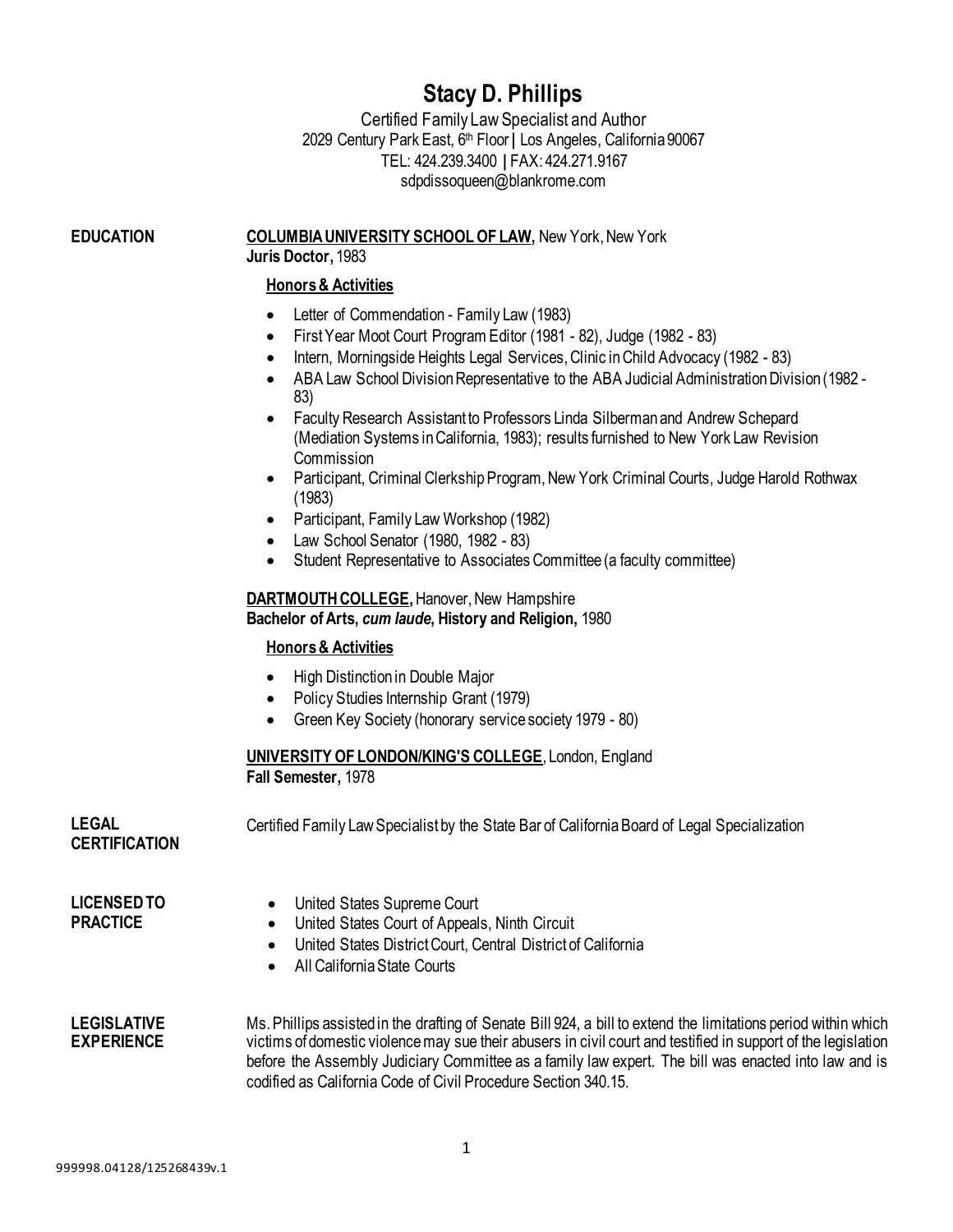| <b>EMPLOYMENT</b> | 7/16 - Present | <b>BLANK ROME LLP</b> - Los Angeles, California<br>Partner, Matrimonial and Family Law Practice - Litigator, mediator, and collaborative<br>law attorney with exclusive focus on family law matters           |
|-------------------|----------------|---------------------------------------------------------------------------------------------------------------------------------------------------------------------------------------------------------------|
|                   | $7/12 - 6/16$  | PHILLIPS LERNER, A.L.C. - Los Angeles, California<br>Managing Principal – Litigator, mediator, and collaborative law attorney with exclusive<br>focus on family law matters                                   |
|                   | $8/00 - 6/12$  | PHILLIPS, LERNER & LAUZON, L.L.P. - Los Angeles, California<br>Managing Partner - Litigator, mediator, and collaborative law attorney with exclusive focus<br>on family law matters                           |
|                   | 10/95 - 7/00   | <b>MANNIS &amp; PHILLIPS, L.L.P.</b> — Los Angeles, California<br>Partner – Litigator and mediator with exclusive focus on family law matters                                                                 |
|                   | 12/93 - 9/95   | <b>PHILLIPS &amp; BAUMAN</b> — Los Angeles, California<br>Partner – Litigator and mediator with exclusive focus on family law matters                                                                         |
|                   | 1/86 - 12/93   | PACIFIC ASSOCIATES, MEDIATORS OF CHILDREN'S ISSUES IN DIVORCE -<br>Beverly Hills, California<br>Co-proprietor – Mediator of child custody disputes; set up parenting plans with<br>psychologist co-proprietor |
|                   | 11/90 - 12/93  | LAW OFFICES OF STACY D. PHILLIPS - Los Angeles, California<br>Litigator and mediator with exclusive focus on family law matters                                                                               |
|                   | $6/90 - 10/90$ | LAW OFFICES OF ARTHUR SOLL, P.C. - Los Angeles, California<br>Associate – Litigator with exclusive focus on family law matters                                                                                |
|                   | $1/86 - 5/90$  | JAFFE & CLEMENS - Beverly Hills, California<br>Associate – Litigator with exclusive focus on family law matters                                                                                               |
|                   | 1984 - 1986    | <b>DIVORCE MEDIATORS ASSOCIATES - Beverly Hills, California</b><br>Co-proprietor – Mediator of family law matters                                                                                             |
|                   | 11/84 - 12/85  | WYMAN, BAUTZER, ROTHMAN, KUCHEL & SILBERT - Los Angeles, California<br>Associate – Litigator with almost exclusive focus on family law matters                                                                |
|                   | $9/83 - 9/84$  | HONORABLE EDWARD RAFEEDIE, UNITED STATES DISTRICT COURT - Los<br>Angeles, California<br>Clerk                                                                                                                 |
|                   | Summer 1982    | LOEB & LOEB-Los Angeles, California<br>Summer Associate                                                                                                                                                       |
|                   | Summer 1981    | <b>HONORABLE ABRAHAM D. SOFAER, UNITED STATES DISTRICT COURT - New</b><br>York, New York<br>Summer Clerk                                                                                                      |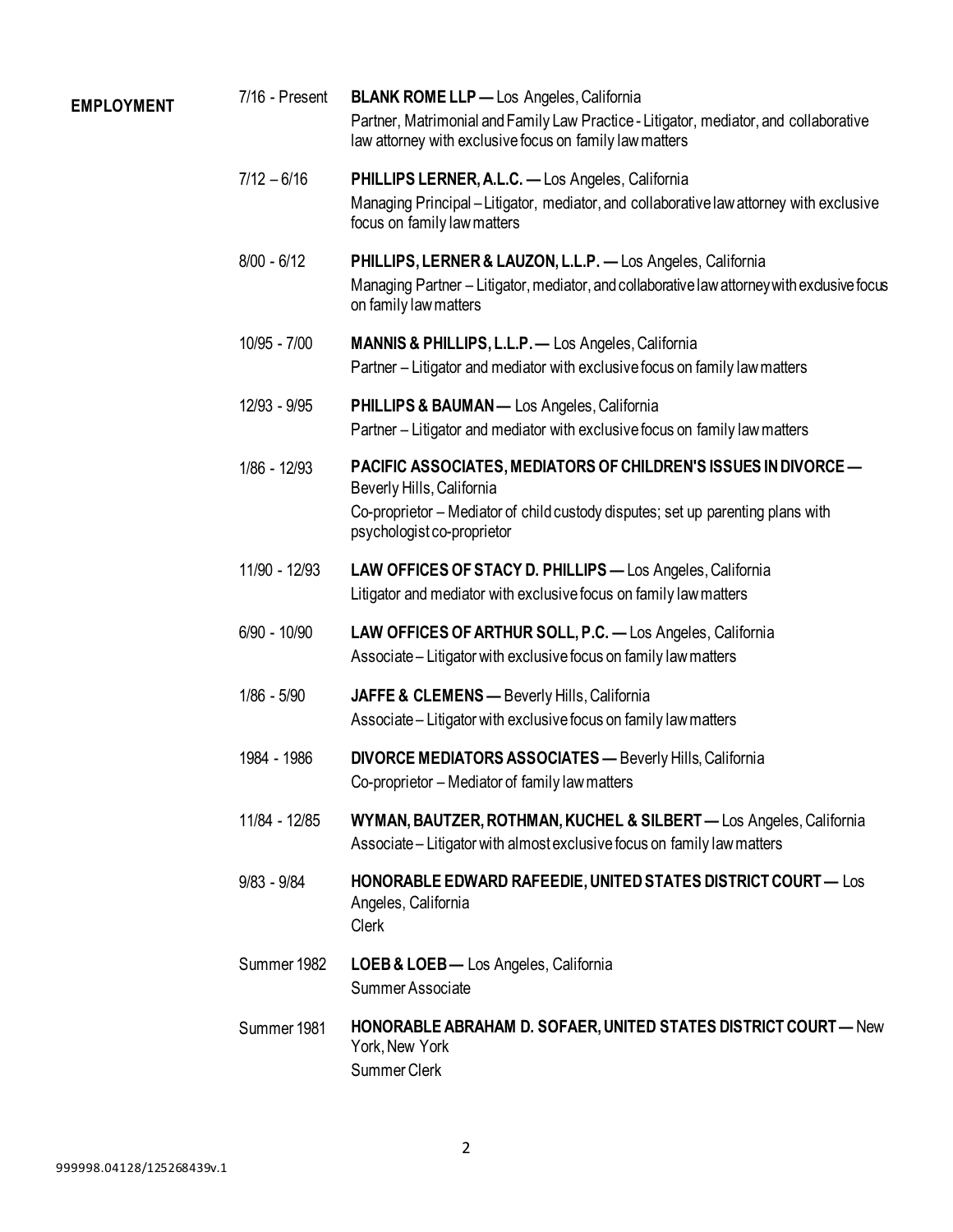## **PROFESSIONAL HONORS**

| 2022                          | <b>Top Family Lawyer</b>                                       | Los Angeles Daily Journal    |
|-------------------------------|----------------------------------------------------------------|------------------------------|
| 2020 - Present                | Band 2, Los Angeles, Family<br>& Matrimonial Law               | Chambers High Net Worth      |
| 2018 - Present                | <b>Most Influential Woman</b><br><b>Attorney</b>               | Los Angeles Business Journal |
| 2010 - 2011<br>2013 - Present | Top 10 Southern California<br><b>Super Lawyers</b>             | Super Lawyers                |
| 2006 - 2013<br>$2018 - 2020$  | <b>Lawdragon 500 Leading</b><br><b>Lawyers in America</b>      | Lawdragon                    |
| 2006 - Present                | Top 100 Southern California<br><b>Super Lawyers</b>            | Super Lawyers                |
| 2005 - Present                | Top 50 Women Southern<br><b>California Super Lawyers</b>       | Super Lawyers                |
| 2004 - Present                | Southern California Super<br>Lawyers, Family Law               | <b>Super Lawyers</b>         |
| 2003 - Present                | Best Lawyers <sup>®</sup> in America,<br><b>Family Law</b>     | Best Lawyers in America      |
| 1999 - Present                | <b>Top Women Lawyers</b><br>(formerly Top Women<br>Litigators) | Los Angeles Daily Journal    |
| 1991 - Present                | AV® Preeminent™                                                | Martindale-Hubbell           |
| 2020 - Present                | <b>Lawdragon 500 Hall of Fame</b>                              | Lawdragon                    |
| 2020                          | <b>Lawdragon 500 Leading</b><br><b>Family Lawyers</b>          | Lawdragon                    |
| 2010 - 2012                   | Women Leaders in the Law                                       | The Recorder                 |
| 2009                          | <b>Family Law Attorney of the</b><br><b>Year Award</b>         | Century City Bar Association |
| 2007                          | <b>Best of the Bar</b>                                         | Los Angeles Business Journal |
| 1998                          | 50 Most Powerful Women in<br>Los Angeles Law                   | Los Angeles Business Journal |
| 1998                          | Top 20 Lawyers in Los<br>Angeles Under the Age of 40           | Los Angeles Daily Journal    |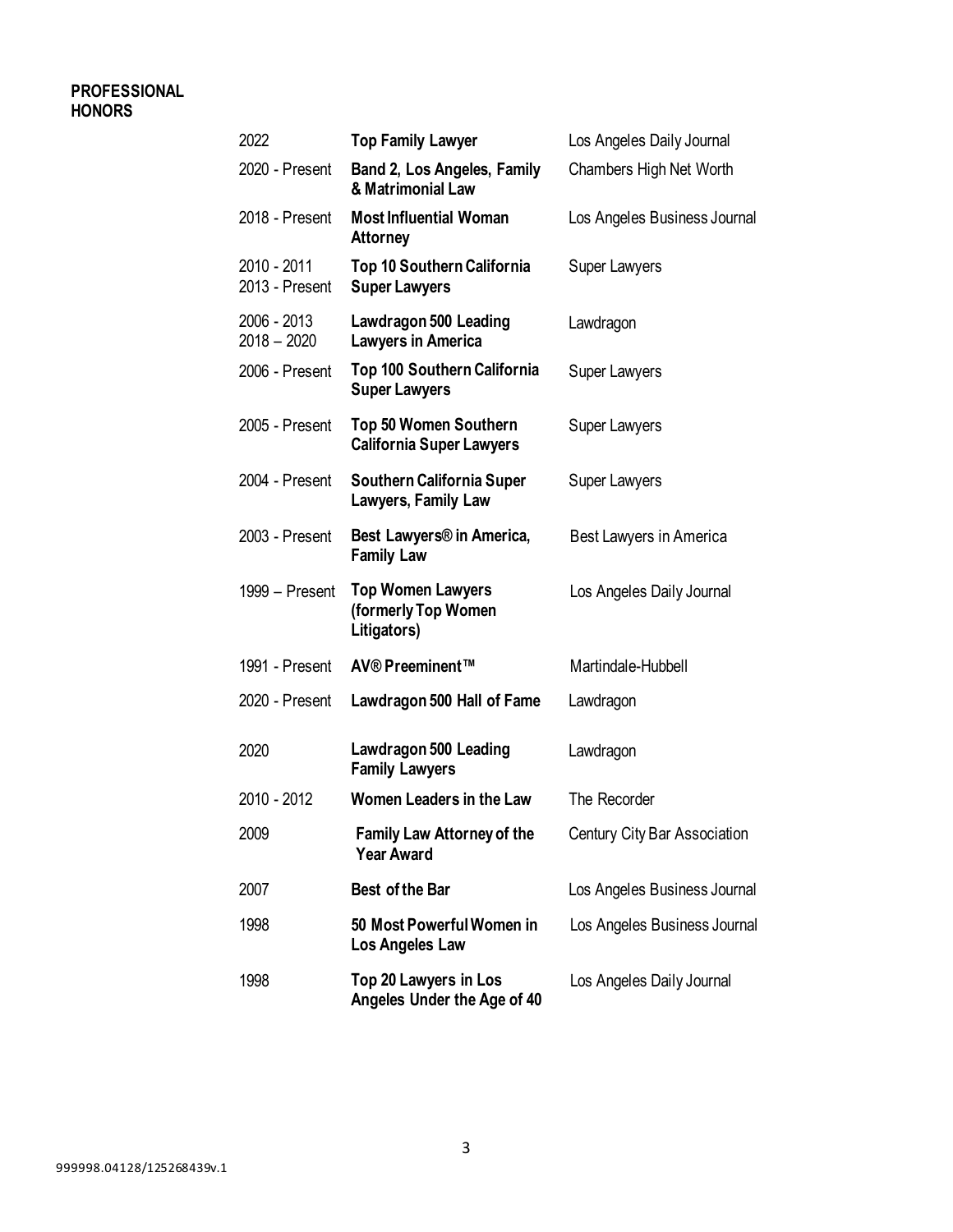## **AWARDS**

| 2021           | <b>Bonnie Glantz Fatell</b><br><b>Women's Advocacy and</b><br><b>Leadership Award</b> | <b>Blank Rome Women's Forum</b>         |  |  |
|----------------|---------------------------------------------------------------------------------------|-----------------------------------------|--|--|
| 2018           | <b>Woman of the Year</b>                                                              | LA County Commission for Women          |  |  |
| 2016 - Present | 500 Most Influential People<br>in Los Angeles                                         | Los Angeles Business Journal            |  |  |
| 2015           | <b>Altruist of the Year</b>                                                           | Modern Luxury Magazine                  |  |  |
| 2015           | <b>Enterprising Women of the</b><br>Year                                              | Enterprising Women Magazine             |  |  |
| 2014           | <b>Top Women Entrepreneur</b><br>Award Women Making a<br><b>Difference</b>            | Los Angeles Business Journal            |  |  |
| 2014           | <b>Volunteer of the Year Award</b><br><b>Dynamic Women of Los</b><br>Angeles          | Angeleno Magazine                       |  |  |
| 2014           | <b>Woman of Philanthropy</b><br>Award                                                 | Comerica Bank                           |  |  |
| 2010           | <b>Power Philanthropist Award</b>                                                     | <b>STARCARE</b>                         |  |  |
| 2009           | Jurisprudence Award                                                                   | Anti-Defamation League                  |  |  |
| 2009           | <b>Griffin Bell Community</b><br><b>Service Award</b><br>(on behalf of the firm)      | <b>LACBA Center for Civic Mediation</b> |  |  |
| 2008           | <b>Spirit of Hope Award</b>                                                           | <b>Tower Cancer Research Foundation</b> |  |  |
| 2006           | <b>Certificate of Commendation</b>                                                    | Mayor Antonio Villaraigosa              |  |  |
| 2006           | <b>Certificate of Commendation</b>                                                    | Councilman Jack Weiss                   |  |  |
| 2006           | <b>Certificate of Commendation</b>                                                    | City of Los Angeles                     |  |  |
| 2005           | <b>Women to Watch Award</b>                                                           | Jewish Women International              |  |  |
| 2005           | <b>Women of Achievement</b><br>Award                                                  | AMIT                                    |  |  |
| 2002           | <b>Women of Accomplishment</b><br>Award                                               | Century City Chamber of Commerce        |  |  |
| 2001           | <b>Women Who Make a</b><br><b>Difference Award</b>                                    | Los Angeles Business Journal            |  |  |
| 2001           | <b>Women of Accomplishment</b><br>Award                                               | B'nai Zion Foundation                   |  |  |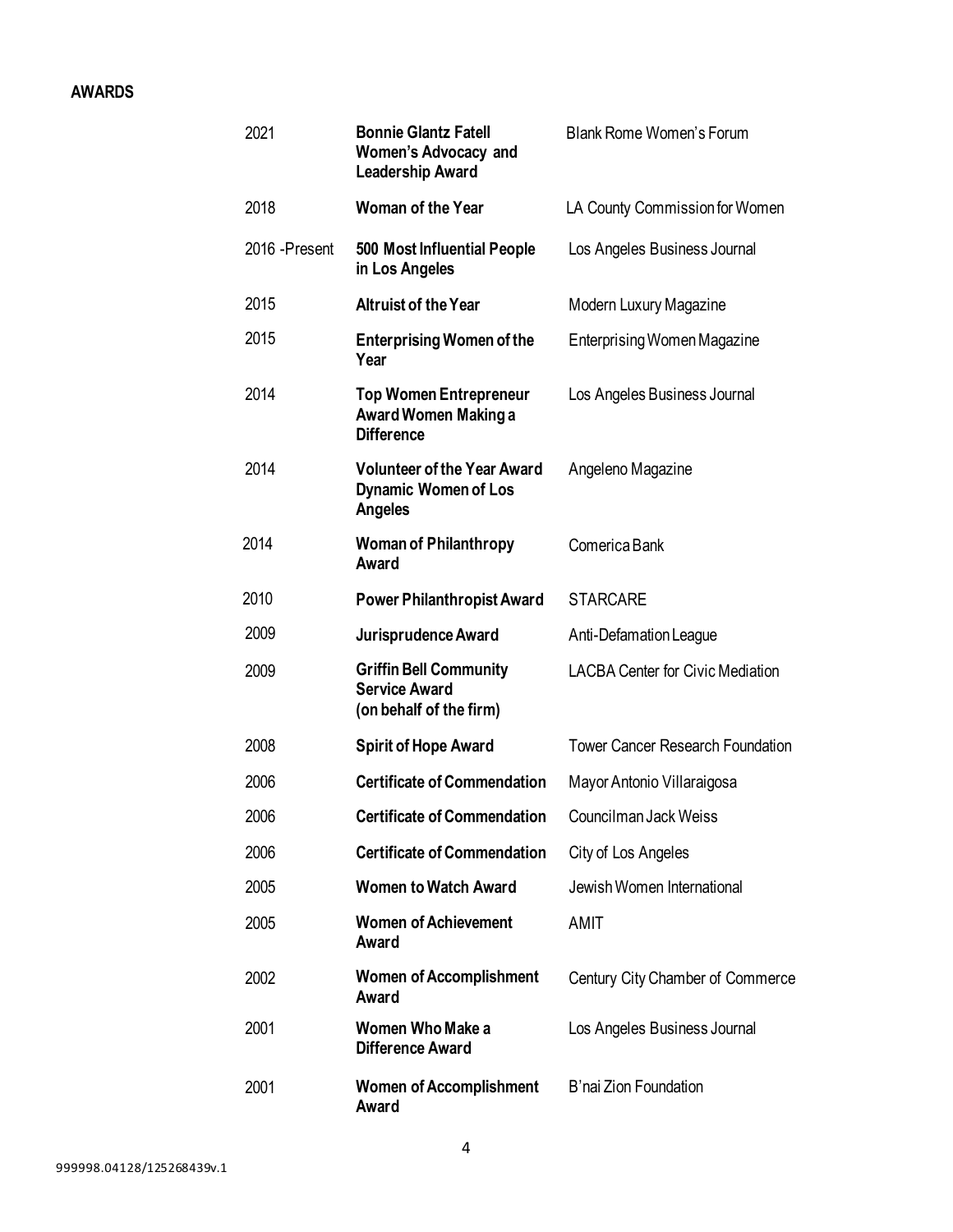| 2001 | Patricia A. McClure Award    | Asthma & Allergy Foundation        |
|------|------------------------------|------------------------------------|
| 2000 | <b>Women of Action Award</b> | <b>Israel Cancer Research Fund</b> |

## **BOARDS/COMMUNITY ACTIVITIES**

| 2021 - Present<br>2020 - Present<br>2018 - Present<br>2010 - Present<br>1999 - Present | <b>Public Counsel</b><br><b>Public Counsel</b><br><b>Public Counsel</b><br><b>Super Lawyers</b><br>Adopt-A-Center Program | Secretary<br><b>Executive Committee</b><br><b>Board of Directors</b><br><b>Advisory Board</b><br>Founder and Chair of the Advisory Board of the<br>Blank Rome Adopt-A-Center Program (formerly<br>the Phillips Lerner Adopt-A-Center Program) |
|----------------------------------------------------------------------------------------|---------------------------------------------------------------------------------------------------------------------------|-----------------------------------------------------------------------------------------------------------------------------------------------------------------------------------------------------------------------------------------------|
| 2005 - 2016                                                                            | <b>VISTA DEL MAR CHILD AND</b><br><b>FAMILY SERVICES</b>                                                                  | <b>Board of Ambassadors</b>                                                                                                                                                                                                                   |
| 2000 - 2004                                                                            | <b>VISTA DEL MAR CHILD AND</b><br><b>FAMILY SERVICES</b>                                                                  | Executive Committee, Strategic Planning<br>Committee and Chair of the Corporate<br>Development Committee                                                                                                                                      |
| 1999 - 2004                                                                            | <b>VISTA DEL MAR CHILD AND</b><br><b>FAMILY SERVICES</b>                                                                  | <b>Board of Directors</b>                                                                                                                                                                                                                     |
| $1997 - 2013$                                                                          | Affordable Living for the<br>Aging (formerly known as<br><b>Alternative Living for the</b><br>Aging)                      | <b>Board of Trustees</b>                                                                                                                                                                                                                      |
| 1996 - 1997                                                                            | Affordable Living for the<br>Aging (formerly known as<br><b>Alternative Living for the</b><br>Aging)                      | President, Board of Directors                                                                                                                                                                                                                 |
| 1994 - 1996                                                                            | Affordable Living for the<br>Aging (formerly known as<br><b>Alternative Living for the</b><br>Aging)                      | Vice President, Board of Directors                                                                                                                                                                                                            |
| 1991 - 1997                                                                            | Affordable Living for the<br>Aging (formerly known as<br><b>Alternative Living for the</b><br>Aging)                      | <b>Board of Directors</b>                                                                                                                                                                                                                     |
| $2002 - 2012$                                                                          | <b>Legal Momentum (formerly</b><br>known as the NOW Legal<br><b>Defense and Education</b><br>Fund)                        | <b>Board of Directors</b>                                                                                                                                                                                                                     |
| $1995 - 2012$                                                                          | <b>Legal Momentum (formerly</b>                                                                                           | Member                                                                                                                                                                                                                                        |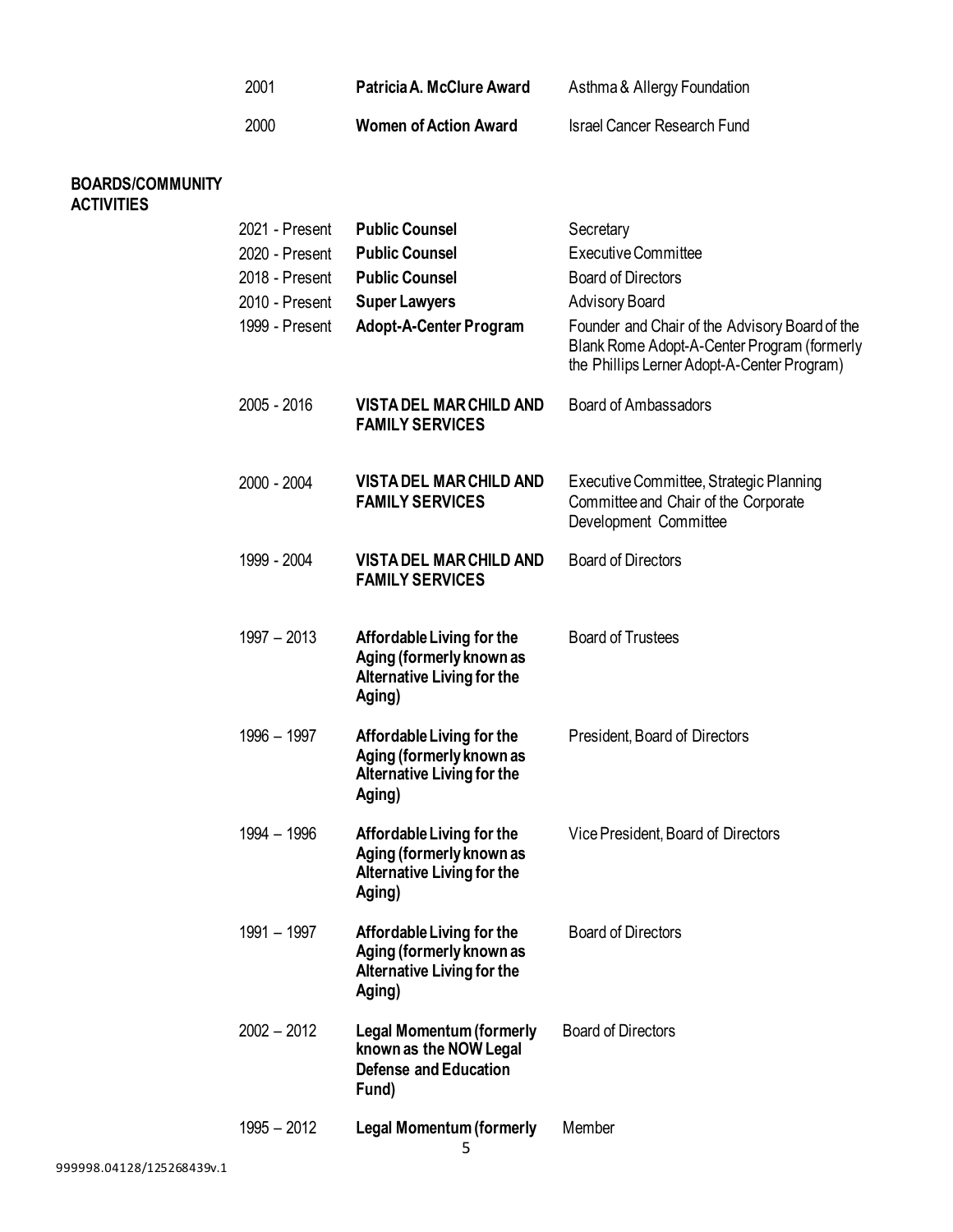|               | known as the NOW Legal<br><b>Defense and Education</b><br>Fund)                                    |                                                                                                                                                                                                         |
|---------------|----------------------------------------------------------------------------------------------------|---------------------------------------------------------------------------------------------------------------------------------------------------------------------------------------------------------|
| $2002 - 2004$ | <b>Legal Momentum (formerly</b><br>known as the NOW Legal<br><b>Defense and Education</b><br>Fund) | Co-Chair, California Leadership Council                                                                                                                                                                 |
| 1999 - 2007   | <b>Women of Los Angeles</b>                                                                        | <b>Advisory Board</b>                                                                                                                                                                                   |
| 1998 - 2007   | <b>Women of Los Angeles</b>                                                                        | Member                                                                                                                                                                                                  |
| 2005 - 2008   | <b>Columbia University School</b><br>of Law                                                        | <b>Board of Visitors</b>                                                                                                                                                                                |
| 2003 - 2004   | <b>B'nai Zion</b>                                                                                  | <b>Board of Directors</b>                                                                                                                                                                               |
| 1997 - 2002   | Women's Leadership Forum                                                                           | Member                                                                                                                                                                                                  |
| 1999 - 2001   | <b>Cedars-Sinai Hospital</b>                                                                       | Cedars-Sinai Sports Spectacular Steering<br>Committee                                                                                                                                                   |
| 1999 - 2000   | <b>Cedars-Sinai Hospital</b>                                                                       | Cedars-Sinai Sports Spectacular Luncheon<br>Committee                                                                                                                                                   |
| 1997 - 1999   | <b>Women's Political</b><br><b>Committee</b>                                                       | Co-Chair                                                                                                                                                                                                |
| 1991 - 2000   | <b>Women's Political</b><br><b>Committee</b>                                                       | Member                                                                                                                                                                                                  |
| 1990          | <b>Dartmouth College</b>                                                                           | Co-founder of The Phillips Samuels Victor Fund for<br>the Dartmouth College Ethics Institute (formerly<br>known as The Helen and Louis Phillips Memorial<br>Fund and The Phillips Family Fund)          |
|               |                                                                                                    | 2012 - Present Los Angeles Superior Court Volunteer Mediator - mediate complex cases for the<br>Family Law Court, V.A.S.T. Program (Voluntary<br>Attorney Settlement Team)                              |
| 1990s         | <b>Los Angeles Superior Court</b>                                                                  | Volunteer Mediator, Los Angeles Superior Court,<br><b>West District</b>                                                                                                                                 |
| 1984 - 1986   | <b>Los Angeles Superior Court</b>                                                                  | Dependency Court Pro Bono volunteer attorney,<br>representing abused and neglected children in a<br>program coordinated by the Los Angeles Superior<br>Court and the Los Angeles County Bar Association |
| 2012          | <b>Beverly Hills Bar</b><br><b>Association</b>                                                     | Chair of the Beverly Hills Bar Association 80th<br>Anniversary/Birthday Party Committee and Mistress<br>of Ceremonies                                                                                   |
| 1980s         | <b>Beverly Hills Bar</b><br><b>Association</b>                                                     | Attorney trainer in mediation, Beverly Hills Bar<br><b>Association Mediator Referral Service</b>                                                                                                        |
|               |                                                                                                    |                                                                                                                                                                                                         |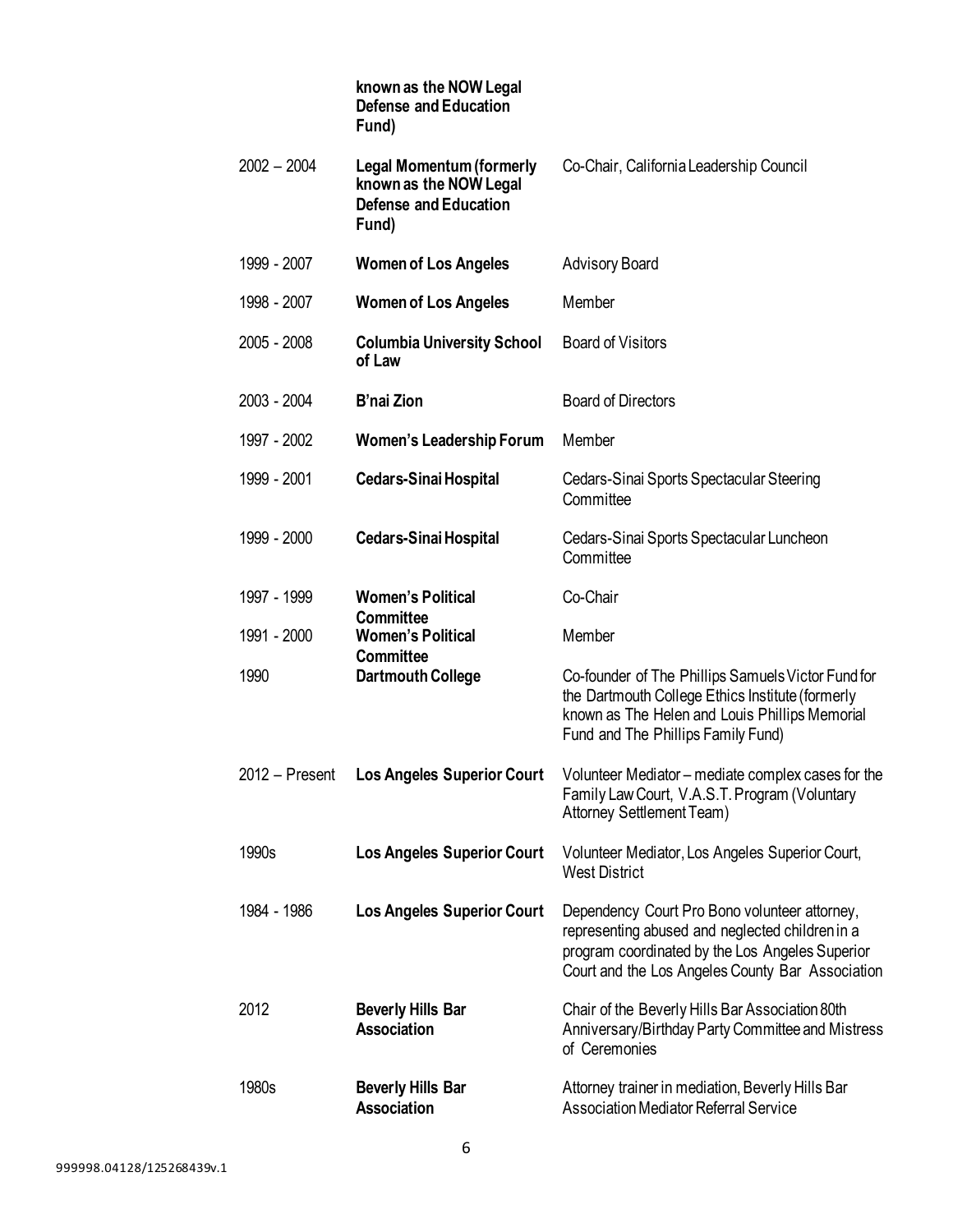## **PREEMINENT MEMBERSHIPORGANIZATIONS**

- Public Counsel
- International Women's Forum
- The Trusteeship
- Chancery Club of Los Angeles
- Women Presidents Organization, Los Angeles Chapter

## **PROFESSIONAL LEADERSHIP AND ASSOCIATIONS**

- Family Law Section American Bar Association
- Family Law Section Los Angeles Bar Association
- Family Law Section Beverly Hills Bar Association
- International Academy of Collaborative Professionals
- Association of Family and Conciliation Courts

## **SPEAKINGENGAGEMENTS**

| 2021 | Los Angeles Times B2B Publishing Inspirational Women Forum & Awards   Virtual   Panel Moderator  <br>"Mentoring the Next Generation"                                                                                                              |
|------|---------------------------------------------------------------------------------------------------------------------------------------------------------------------------------------------------------------------------------------------------|
| 2021 | Los Angeles Business Journal Women's Leadership Series & Awards   Virtual   Panel Moderator  <br>"Organizational Inclusion"                                                                                                                       |
| 2021 | J.P. Morgan Women & Wealth   Virtual   Panelist   "A Discussion on Navigating Divorce"                                                                                                                                                            |
| 2021 | Pepperdine Graduate School of Education & Psychology   Virtual   Panel Moderator   "Women in Leadership<br>Navigating Through Power Structures, Personal Challenges, and a Pandemic"                                                              |
| 2021 | America Connects podcast   Virtual   Guest Speaker   "Divorce During COVID"                                                                                                                                                                       |
| 2020 | Sustainable Family Wealth Summit   Virtual   Featured Speaker   "Women & Money"                                                                                                                                                                   |
| 2020 | Los Angeles Daily Journal   Virtual   Happy Hour with Women Legal Pioneers   Featured Panel Moderator   "COVID-<br>19 and the Courthouse"                                                                                                         |
| 2019 | Southern California Association of Corporate Counsel "A Summer Evening at the Hollywood Bowl"   Los<br>Angeles, CA   Panelist   "When Business Interests and Personal Interests Collide: Family Law and Labor &<br>Employment Law Considerations" |
| 2019 | Los Angeles Business Journal Women's Council & Awards   Los Angeles, CA   Featured Panel Moderator   "Her<br>Story"                                                                                                                               |
| 2019 | California Lawyer Women Leadership in Law   Los Angeles, CA   Featured Panel Moderator "Women in Black:<br>Women on the Bench"                                                                                                                    |
| 2019 | Women Lawyers Association of Los Angeles (WLALA) 2019   Los Angeles, CA   Panelist "How to Have Success in<br>the Legal Profession and Maintain a Life"                                                                                           |
| 2018 | American Bar Association Section of Litigation Webinar 2018   Panelist "Landing the Big Fish: How Everyday<br>Strategies Can Lead to Long-Term Success in Business Development"                                                                   |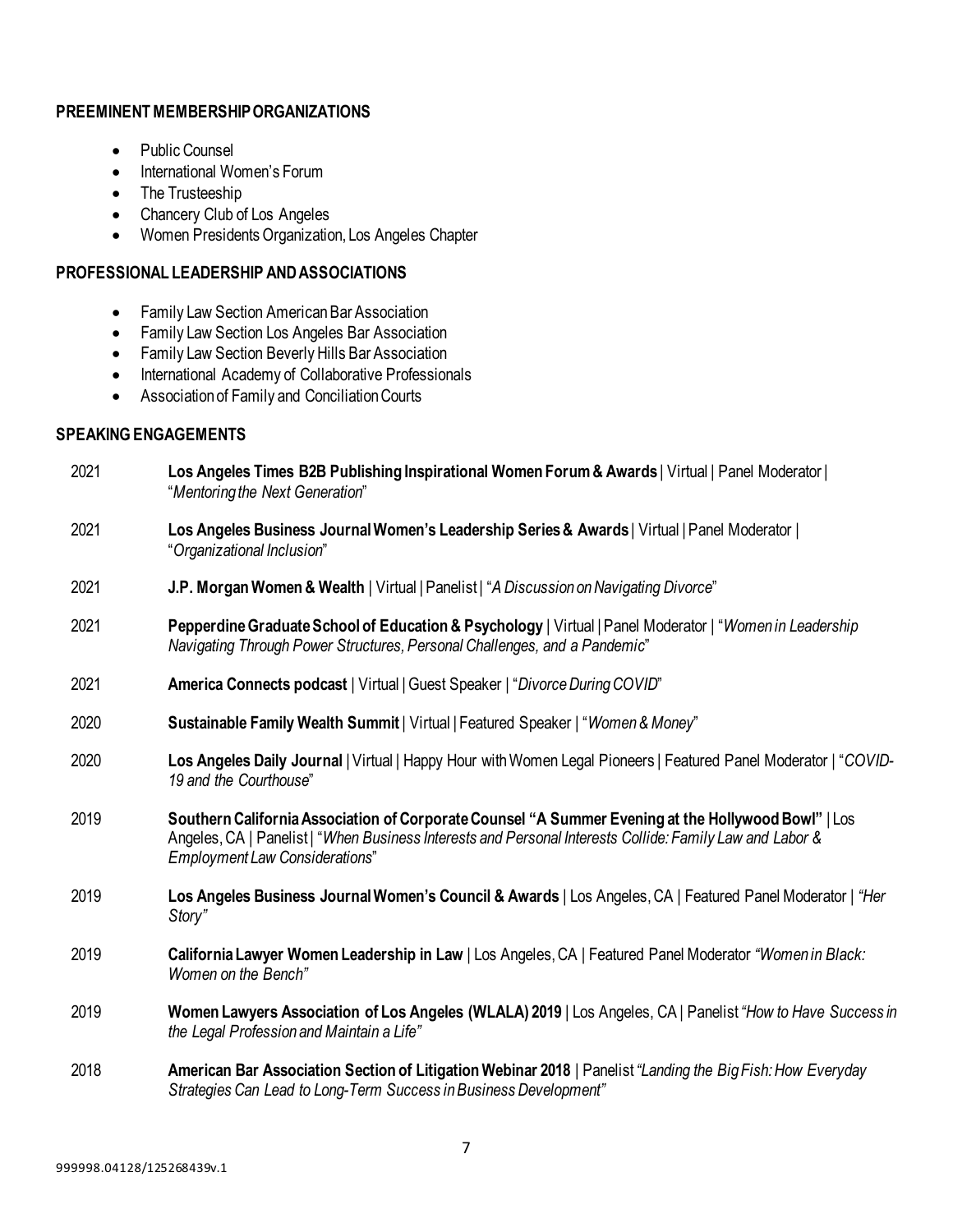| 2018 | CenterForce USA The Women, Diversity & Change Summit 2018   San Francisco, CA   Featured Panel Moderator<br>"Increasing the Diversity of Legal & Corporate Leadership"                                                                                                                                                                            |
|------|---------------------------------------------------------------------------------------------------------------------------------------------------------------------------------------------------------------------------------------------------------------------------------------------------------------------------------------------------|
| 2018 | Daily Journal Women in Leadership in Law Conference 2018   Los Angeles, CA   Featured Panel Moderator<br>"Women at the Top of Their Game in Law"                                                                                                                                                                                                  |
| 2018 | Foundation of Women Presidents Organization Small Business Conference 2018   Los Angeles, CA   Featured<br>Moderator, "Scaling our Businesses to \$1Million"                                                                                                                                                                                      |
| 2017 | Los Angeles Business Journal's Women's Summit 2017   Los Angeles, CA   Featured Panel Moderator "How<br>did you Overcome Adversity in your Life?"                                                                                                                                                                                                 |
| 2017 | Dartmouth Lawyer's Association Annual Conference   Banff, Canada   Featured Speaker "Divorce: It's All<br>About Control. How to Win the Emotional, Psychological, and Legal Wars"                                                                                                                                                                 |
| 2016 | Los Angeles Business Journal's Women's Summit 2016 I Los Angeles, CA I Featured Panel Moderator "Life<br>HappensNow What Do We Do About It?"                                                                                                                                                                                                      |
| 2016 | Beverly Hills Estate Planning Council   Los Angeles, CA   Featured Speaker<br>"Pearls of Wisdom: The Best Advice to Protect Yourselves As Estate Planning Lawyers (and Other Related<br>Professionals) and Not be the Collateral Damage of Your Client's Divorce and the Best Advice You Can Give Your<br>Clients When They Are Facing a Divorce" |
| 2015 | Women Lawyers Association of Los Angeles   Los Angeles, CA   Panelist "Maximizing Law Firm Profitability"                                                                                                                                                                                                                                         |
| 2013 | Women Lawyers Association of Los Angeles   Los Angeles, CA   Webinar Panelist "Marketing Me: Building Your<br>Book of Business by Developing YOUR Personal Brand"                                                                                                                                                                                 |
| 2012 | Warner Center Estate and Tax Planning Council   Panelist<br>"Family Law and Estate Planning Issues: The Five Most Common Mistakes Made by Estate Planning/Probate<br>Attorneys Related to Family Law Issues [With a Primer on McCourt]"                                                                                                           |
| 2011 | San Fernando Valley Bar Association, Probate Section   Encino, CA   Speaker "Don't Get Thrown Out of the<br>Game: Life After McCourt"                                                                                                                                                                                                             |
| 2010 | Jewish Community Foundation of Los Angeles   Beverly Hills & Woodland Hills, CA   Speaker "Tips Re:<br>How Not to Fall into the Family Law Abyss: The Top Five Mistakes Estate Planning/Probate Attorneys Make<br>Related to Family Law Issues"                                                                                                   |
| 2010 | <b>STARCARE's Fifth Annual Women of Power Luncheon</b>   Huntington Beach, CA   Keynote Speaker "Money"<br>Matters: The Importance of Protecting Your Resources Before, During and After a Relationship"                                                                                                                                          |
| 2010 | Pearls of Wisdom   Beverly Hills, CA   Presenter "Surviving a Split: The Top 10 Issues to Consider When Facing a<br>Divorce"                                                                                                                                                                                                                      |
| 2010 | Levitt & Quinn Family Law Center   Los Angeles, CA   Speaker "The Impact of the State's Financial Crisis on Our<br>Court System"                                                                                                                                                                                                                  |
| 2010 | Association of Family and Conciliation Courts (AFCC) California Chapter Annual<br>Conference   Santa Monica, CA   Speaker "California Courts in Crisis: The Impact of the Lack of<br>Court Funding on Our Judicial System and State Economy"                                                                                                      |
| 2009 | Southern California Mediation Association (SCMA) Annual Conference   Pepperdine University   Panelist<br>"Negotiating in the Female Voice: What Can We Learn from Our Women Colleagues (not for Women ONLY)"                                                                                                                                      |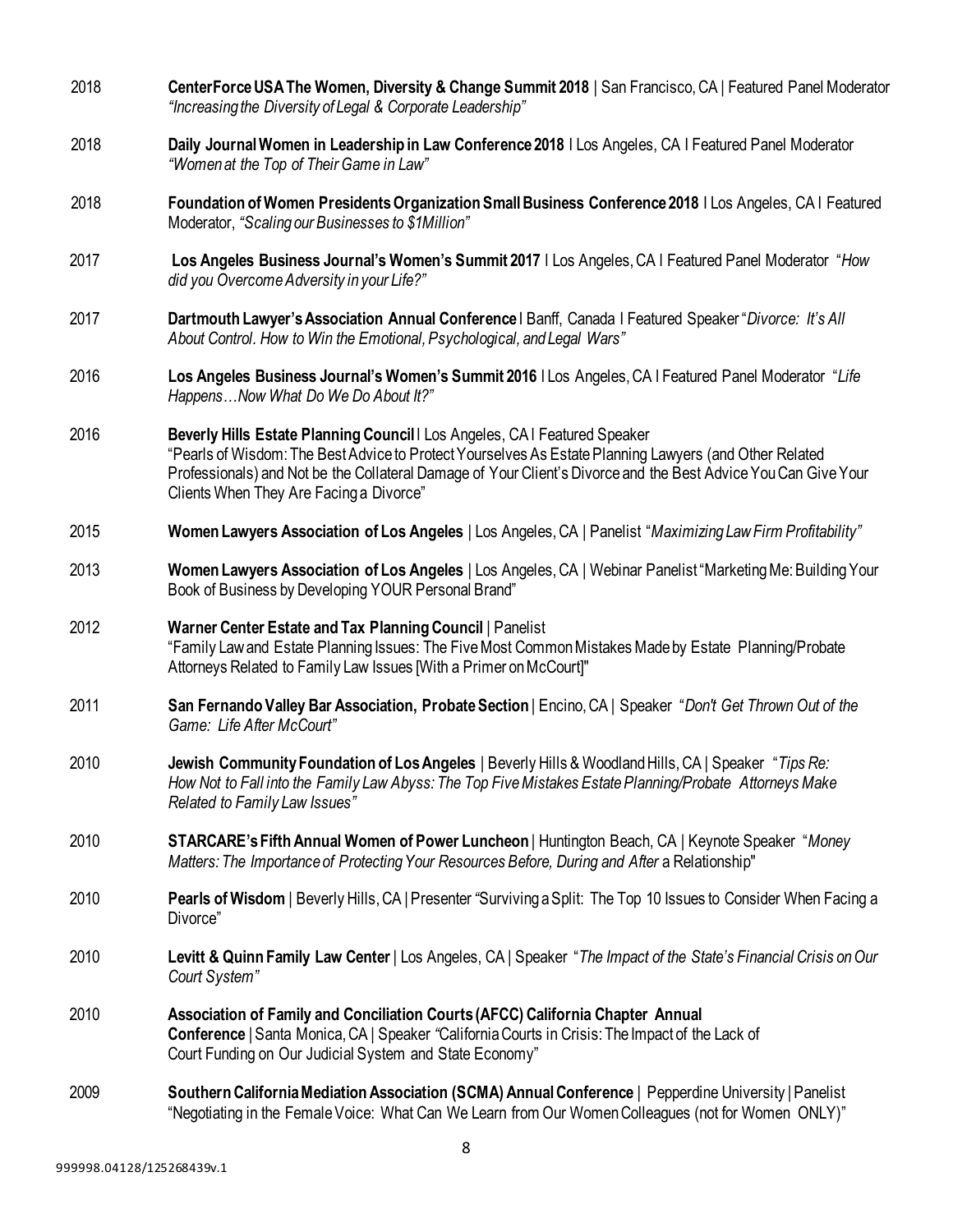| 2009     | Virginia Trial Lawyers Association - 50 <sup>th</sup> Anniversary Convention   Williamsburg, Virginia   Plenary Speaker<br>"The Legal Dispute: What's Control Got to Do with It? Everything!"; Speaker before the Family Law Section,<br>"How to Get the Most Marbles for Your Client"                                                                                                                                                                                 |
|----------|------------------------------------------------------------------------------------------------------------------------------------------------------------------------------------------------------------------------------------------------------------------------------------------------------------------------------------------------------------------------------------------------------------------------------------------------------------------------|
| 2007     | Business Forum International   Speaker "Divorce and Control Issues"                                                                                                                                                                                                                                                                                                                                                                                                    |
| 2006     | West Legal Works Conference, "Your Future as a Rainmaker: Marketing Boot Camp for Lawyers"  <br>Co-Chair and Moderator of Two Panels "Managing Existing Client Relationships" and "Who Knows You Are<br>Out There? Using Promotions and Communications to Raise Your Profile"                                                                                                                                                                                          |
| 2005     | The Seminar Group   Chair and Panel Participant "Relationship Agreements (cohabitation, new domestic partnership<br>laws and alternative dispute resolution)"                                                                                                                                                                                                                                                                                                          |
| 2005     | City National Bank   Los Angeles, CA   Panel Participant "Divorce Hollywood Style: Avoiding Common Pitfalls"                                                                                                                                                                                                                                                                                                                                                           |
| 2005     | L.A. County Bar Association   Los Angeles, CA   Panelist "Effective Representation of Family Law Clients in<br>Mediation"                                                                                                                                                                                                                                                                                                                                              |
| 2004     | FindLaw Business Development Conference (Successful Marketing Techniques for Profitability and<br>Results)   Panelist "Why These Firms Are Best of Breed" (with Phillips, Lerner & Lauzon LLP named among<br>them) and co-panelist with Fox News' Robert Massi on "Practice Area Marketing: Learn from the Masters"                                                                                                                                                    |
| $1990 -$ |                                                                                                                                                                                                                                                                                                                                                                                                                                                                        |
| Present  | Guest lecturer and speaker, developing and presenting instructional and informational seminars and programs to<br>numerous professional groups, bar associations, law firms, legal forums, law schools, colleges, universities and<br>women's groups (including but not limited to UCLA, Loyola Law School, Southwestern Law School, Pepperdine Law<br>School, Western University School of Law, Dartmouth College, The Rutter Group, Continuing Education of the Bar, |

## **PUBLISHED WORKS**

- Author, *Divorce: It's All About Control - How to Win the Emotional, Psychological and Legal Wars* (ExecuProv Press 2005), now in its seventh printing
- Managing editor, *Protecting Your FamilyMatters,* the Family Law newsletter of Blank Rome (formerly of Phillips Lerner)

Los Angeles County Bar Association, Beverly Hills Bar Association, San Fernando Valley Bar Association, Women

- Editorial Consultant and Commentator, *California Family Law Monthly,* Matthew Bender & Company (2006-2019)
- Contributing writer*,* Reaching the Bar: Stories of Women at All Stages of Their Law Careers (Kaplan Voices 2009)
- Contributing writer, *DivorceMagazine*
- Contributing writer, *The Huffington Post: Divorce*
- Contributing writer, *Los Angeles Daily Journal*
- Contributing writer, *Love Bytes*, Blank Rome Matrimonial & Family Law blog

Lawyers Association, and CaliforniaWomen Lawyers).

- Contributor of legal content for the book, *How to Survive Your In-Laws* (Hundreds of Heads Books 2007)
- Editor of legal content and author of the foreword for the book, *The Smart Divorce* (Chicago Review Press 2007)

## **BOOK REVIEWS OF** *DIVORCE: IT'S ALL ABOUT CONTROL – HOW TOWIN THE EMOTIONAL, PSYCHOLOGICALAND LEGAL WARS*

- *The Arcadia Weekly*
- *The MonroviaWeekly*
- *The SierraMadre Weekly*
- *The Pasadena Weekly*
- *Beverly Hills Courier*
- *Kirkus Discoveries*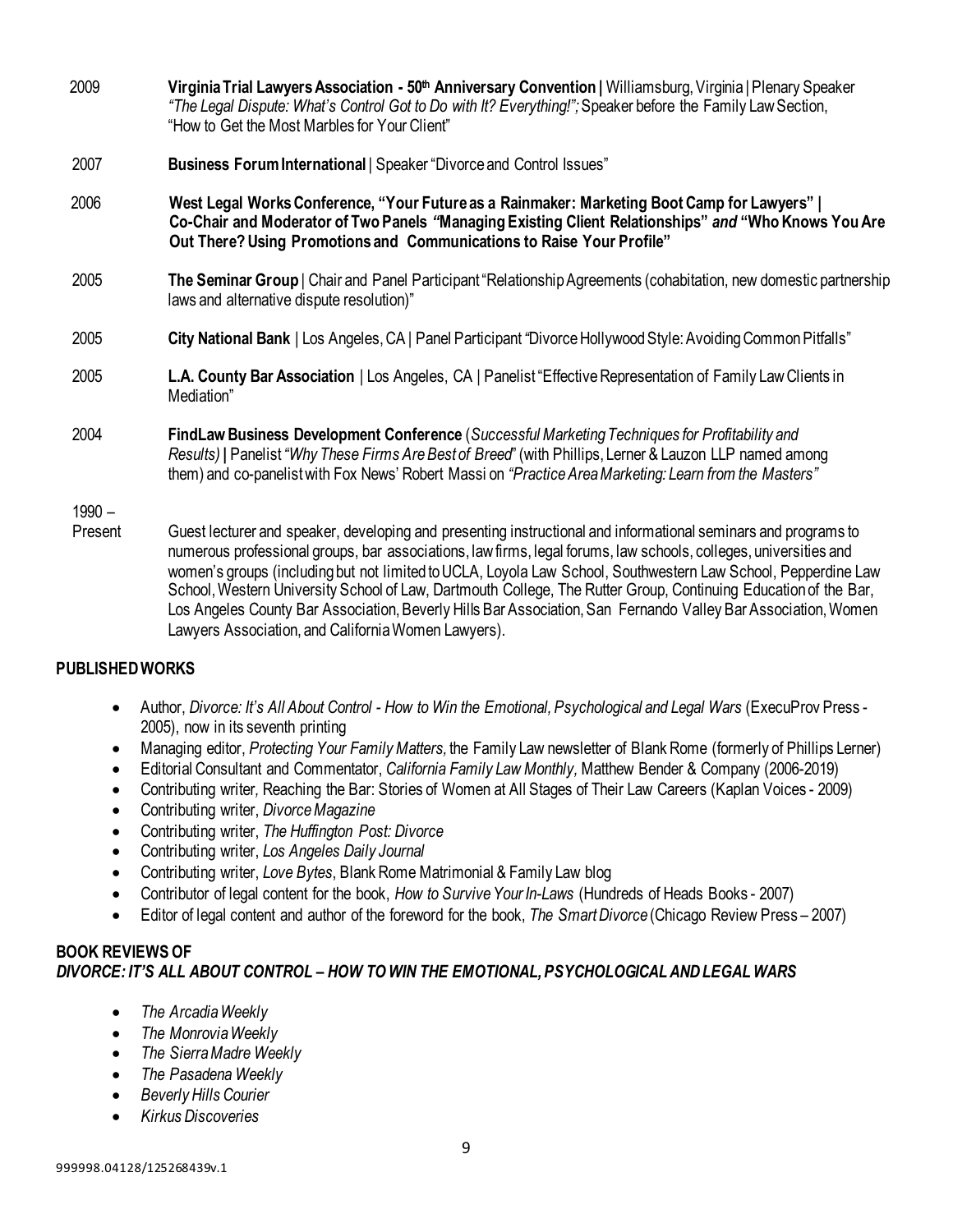- *The Press Enterprise*
- Writer's Digest Book Awards
- Amazon.com

## **ARTICLES**

## **Business Jet Traveler**

• *"The Case for Prenups" (June 2019)*

## **C-Suite Quarterly**

- *"Two Legal Eagles Discuss Representing Professional Athletes" (August 2018)*
- *Advisory Column (2015 - present)*

## **California Family Law Monthly**

**2019**

- *"Marriage of Miotke"*
- *"Look v. Penovatz"*
- *"In Re Marriage of Brooks"*
- *"Begian v. Sarajian"*
- *"In Re Marriage of Cipari"*
- *"S.Y. v. Superior Court"*

**2018**

- *"In Re Marriage of Davila and Davila Mejia"*
- *"Jaime G. v. H. L."*
- *"United States v. Fomichev"*
- *"Marriage of Spector"*
- *"In Re Marriage of Marshall"*
- *" Tax Law Changes Directly (and Sometimes Indirectly) Related to Divorce"*
- *"In Re Marriage of Vargas & Ross"*
- *"In Re Marriage of Steiner"*
- *"In Re Marriage of Swain"*
- *"N.S v D.M."*

## **2017**

- *"In Re Marriage of Kalinawan"*
- *"In Re Marriage of Berman"*
- *"In Re Marriage of Minkin"*
- *"In Re Marriage of Huntley"*
- *"In Re Marriage of Djulus"*
- *"In Re Marriage of Janes"*
- *"In Re Marriage of Usher"*
- *"In Re Marriage of Schleich"*
- *"In Re M.R."*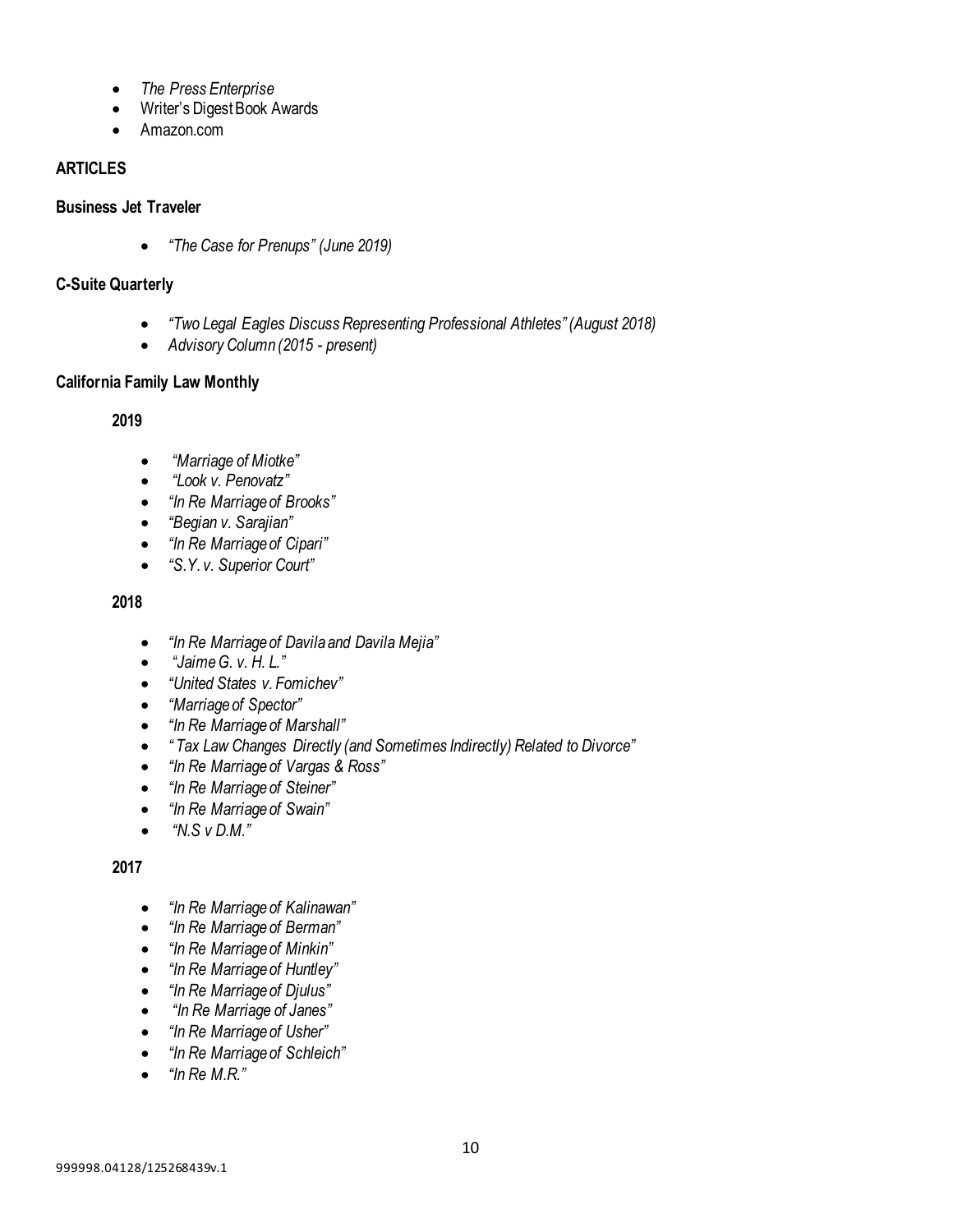## **2016**

- *"In Re Marriage of Cohen"*
- *"Military Benefits"*
- *"Noergaard v. Noergaard"*
- *"Stuard v. Stuard"*
- *"Guess v. Berhardson"*
- *"In Re Marriage of Smith"*

## **2015**

- *"In Re Marriage of Davis"*
- *"In Re Marriage of Oliverez"*
- *"Faton v.Ahmedo"*
- *"Proposed Amendments to Family Code Sections 6343 & 4320"*
- *"Ellis v. Ellis"*
- *"Winternitz v. Winternitz"*
- *"Andrew V. v. The Superior Court of Orange"*
- *"R.M. v. T.A."*
- *"Leslie O. v. The Superior Court of Los Angeles"*
- *"Helgestad v. Vargas"*

## **2014**

- *"AB2586 Family Code Section 218"*
- *"Latter v.Otter"*
- *"In re E.M."*
- *"J.M. v. G.H."*
- *"In re Marriage of Moore"*
- *"In re Marriage of Valli"*
- *"In re Marriage of Metzger"*
- *"Drescher v. Gross"*
- *"In re Marriage of Finby"*
- *"Finberg v. Manset"*
- *"Valenzuela v. Michel"*
- *"In re Marriage of Bianco"*

## **2013**

- *"In re Marriage of Bendetti"*
- *"In re Marriage of Priem"*
- *"In re Marriage of E.U. and J.E."*
- *"Parker v. Harbert"*
- *"Child Support"*
- *"Walker v. Walker"*

## **2012**

- *"Lozano v. Alvarez"*
- *"In re Marriage of Freitas"*
- *"Rickley v.Goodfried"*
- *"In re Ethan C."*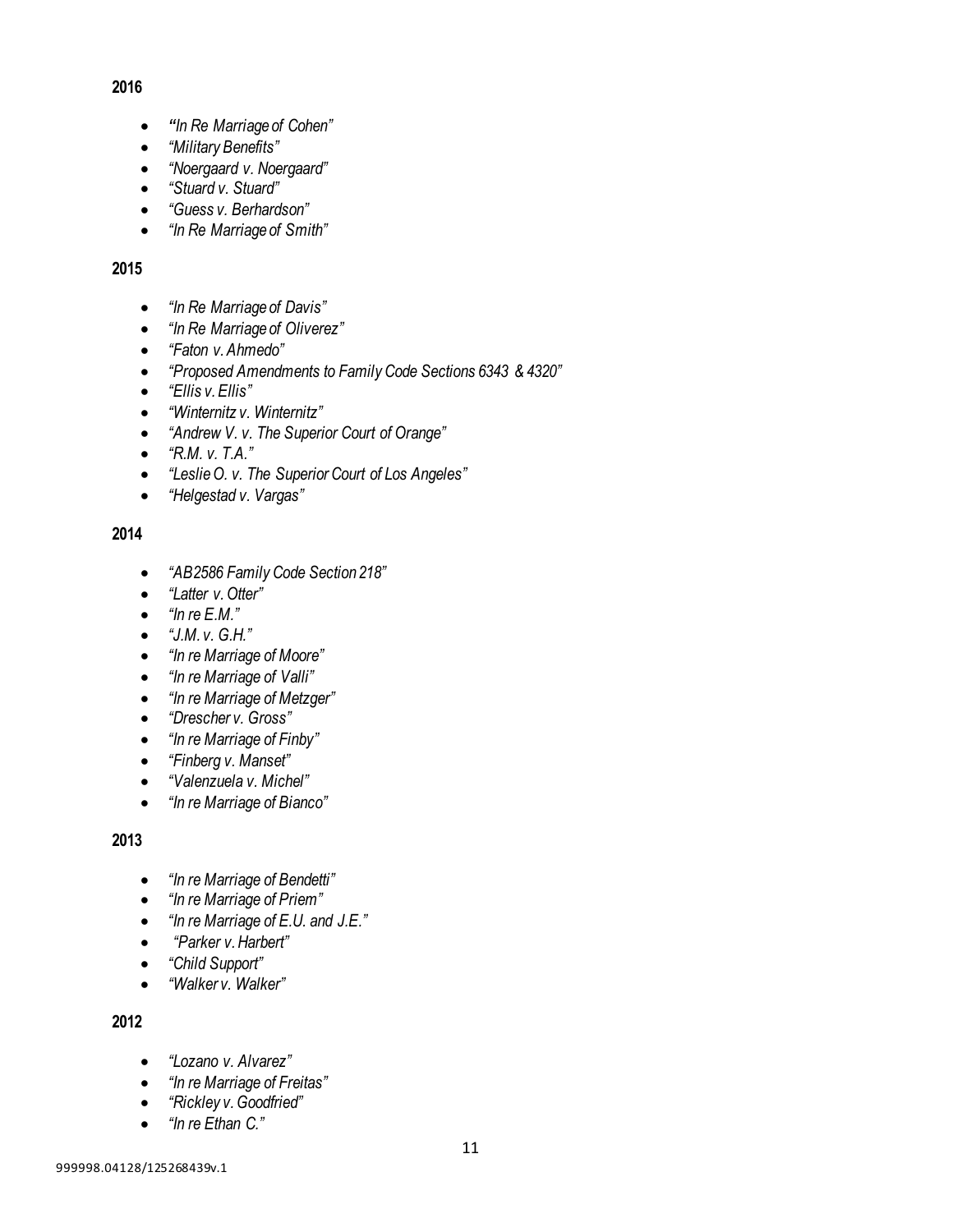## **2011**

- *"In re Marriage of Cryer"*
- *"Neil S. v. Mary L." "*
- *In re Marriage of Samson"*
- *"AB 225"*
- *"KevinQ. v. Lauren W."*
- *"In re M.C."*
- *"In re Marriage of Duris and Urbany"*
- *"In re Marriage of Fong"*
- *"Marriage of Fernandez-Abin v. Sanchez"*
- *"In re Marriage of Goodman & Gruen"*
- *"In re Marriage of Kircher"*
- *"In re Marriage of Boblitt"*

## **2010**

- *"In re Marriage of Tharp"*
- *"AB 939"*
- *"In re Marriage of Nicholas"*
- *"In re Marriage of Guo and Sun"*
- *"Abbott v. Abbott"*
- *"In re Marriage of Schopfer"*
- *"Adoption of M.S."*
- *"Suleman v. Superior Court"*
- *"In re R.S."*
- *"In re Marriage of Tejeda"*

## **2009**

- *"Pryor v. Pryor"*
- *"Manela v. Superior Court"*
- *"'Compelling Circumstance,' a Better Rule"*
- *"Chambers v. Money"*
- *"Charisma R. v. Kristina S."*
- *"In re Marriage of Lund"*
- *"In re Marriage of Nadkarni"*
- *"In re Marriage of Dellaria"*
- *"Guardianship of AnnS."*
- *"Scott v. Superior Court"*
- *"In re Marriage of Fell"*
- *"Senate Bill 1333"*

#### **2008**

- *"Barzilay v. Barzilay"*
- *"In re Marriage of Sonne"*
- *"Adoption of Allison C."*
- *"In re Marriage of Falcone"*
- *"In re Marriage of Cases"*
- *"In re Domestic Partnership of Ellis and Arriaga"*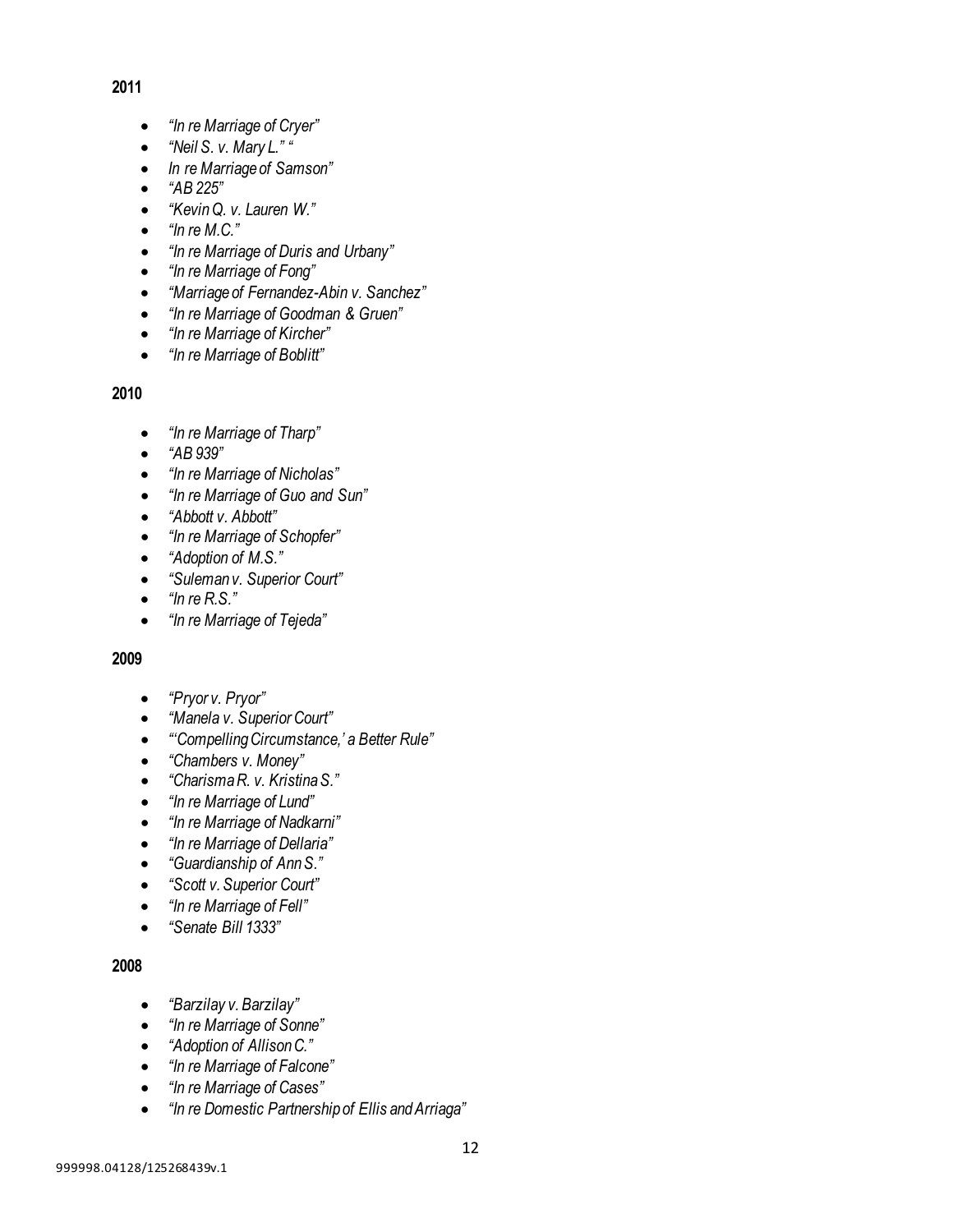- *"In re William K."*
- *"McDaniel v. McDaniel"*
- *"Child Abuse or Neglect"*
- *"Material Change of Circumstance"*

#### **2007**

• *"In re Marriage of Gray" "In re M.M."*

#### **California Law Business of the Los Angeles Daily Journal**

*"The Divorce Club" (May 18, 2008)*

*"Family Ties" (Sep. 30, 2002)*

*"Reality Divorced" (Feb. 14, 2000)*

*"Watch Your Back" (Nov. 19, 1998)*

*"Top 20 Lawyers Under the Age of 40: Rebuilding Lives After a Meltdown" (May 4, 1998)*

## **Century City Lawyer**

*"Court Budget Cuts Jeopardize the Economy and Justice for All" (Feb. 2010)*

#### **CNBC**

*"For Young Couples, Money Woes Take a Heavy Toll" (September 15, 2018)*

#### **CSQ Magazine**

*"Till Death Do Us Part" (May 2019)* 

*"A Kaleidoscope of Talent Celebrates Two Decades of Grass Roots Philanthropy" (December 2018)*

*"Two Legal Eagles -Discuss Representing Professional Athletes" (August 2018)*

#### **Divorce 360.com**

*"How Not to Play the DivorceWar Games" (Dec. 14, 2009)*

*"5 Marriage Tips from the Obamas" (Jan. 27, 2009)*

*"Fighting About Money with Your Spouse?" (Jan. 7, 2009)*

*"Credit Card Debt Causing Divorce?" (Dec. 30, 2008)*

*"10 Legal Mistakes That Most People Make When They Divorce" (Nov. 18, 2008)* 

*"Election: Tips to Keep Your Marriage on Track Even If Your Politics Aren't" (Oct. 20, 2008)*

#### **Divorce Magazine**

*"What is Parental Alienation Syndrome?" (Aug. 1, 2013)*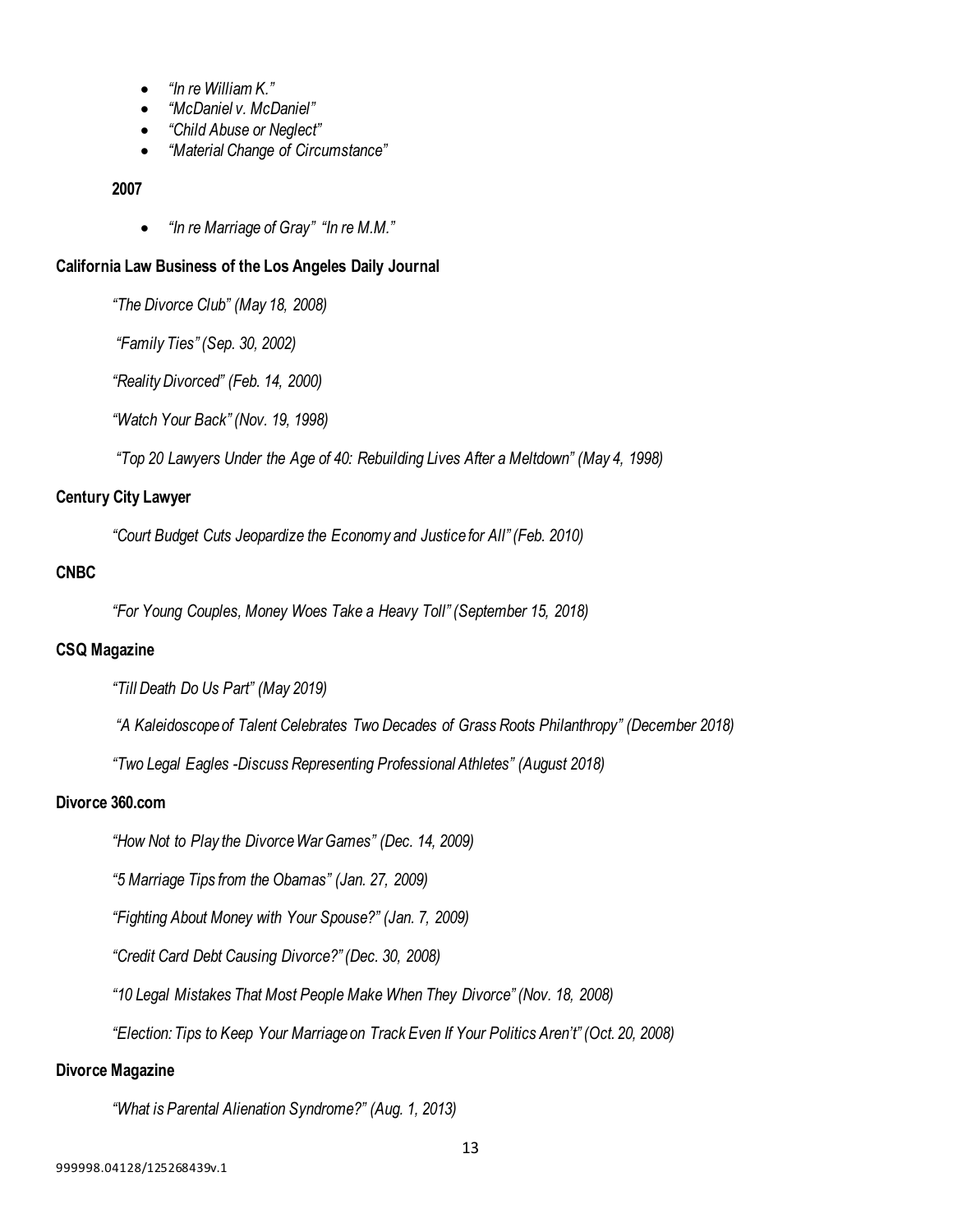*"Grown Men Advantages to Sons of 'Mama's Boys': SingleMoms Give Savvy, Sense and Insights to the Son(s) They Raise" (Sep. 1, 2010)*

| "Mostly Fatherless: How Having Been Raised by Two Strong Women Has Impacted Obama and His Presidency" (Aug. 1, |  |  |  |  |
|----------------------------------------------------------------------------------------------------------------|--|--|--|--|
| 2010                                                                                                           |  |  |  |  |

*"Myths About Marriage: Bliss Is Not Always What You Think It Should Be" (Apr. 26, 2010)*

*"Finding Love in All the Wrong Places: Where You Should Not Go to Find Your New Man" (Apr. 12, 2010)*

*"Best Places to Meet Someone New" (Apr. 5, 2010)*

*"What You Should Never Say to Your Ex: Top Ten Things You Say That You May Live to Regret" (Mar. 29, 2010)*

*"ProtectingYour Favorite Ally: Top Ten Things You Should Never Do to Alienate Your Attorney" (Mar. 22, 2010)*

*"Divorce Wars, Internal Wars and the Enemies Within" (Oct. 7, 2009)*

*"Cover Your Liabilities (and Your Assets, Too)" (Apr. 27, 2009)*

*"Emotions Have No Placein DivorceCourt" (Apr. 27, 2009)*

*"An Inflexible Ex" (Apr. 15, 2009)*

*"Fighting Just to Win: Is It Worth It?" (Apr. 9, 2009)*

*"A Promise to Others" (Dec. 9, 2008)*

*"Top Ten Holiday Tips for Divorced Parents" (Nov. 25, 2008)*

*"Don't Let the McCain vs. Obama Debate Ruin Your Marriage" (Oct. 27, 2008)*

*"How to Maintain Control of Your Divorce" (Aug. 13, 2008)*

*"How to Assume Control of Your Divorce" (Aug. 6, 2008)*

*"How to Gain Control of Your Divorce" (Jul. 23, 2008)*

*"How to Get Control of Your Divorce" (Jul. 9, 2008)*

*"FAQ's on Divorce" (Apr. 30, 2008)*

*"Part 3: The DivorceWars-Emotional, Psychological and Legal - Are You Fighting One or More?" (Jan. 16, 2008)*

*"What Aren't You Doing New Year's…New Year's Eve?" (Dec. 19, 2007)*

*"Part 2: The Divorce Wars-Emotional, Psychological and Legal - Are You Fighting One or More?" (Oct. 7, 2007)*

*"Part 1: The Divorce Wars-Emotional, Psychological and Legal - Are You Fighting One or More?" (Sep. 24, 2007)*

*"Part 1, 2, 3 & 4: Threats and Control: Real, Implied, and Imagined" (Sep. 3, 2007)*

*"The Anatomy of Control - How It Manifests Itself in Personal Relationships" (June 11, 2007)*

*"The Judge: Who's inControl - You or Them?" (May 20, 2007)*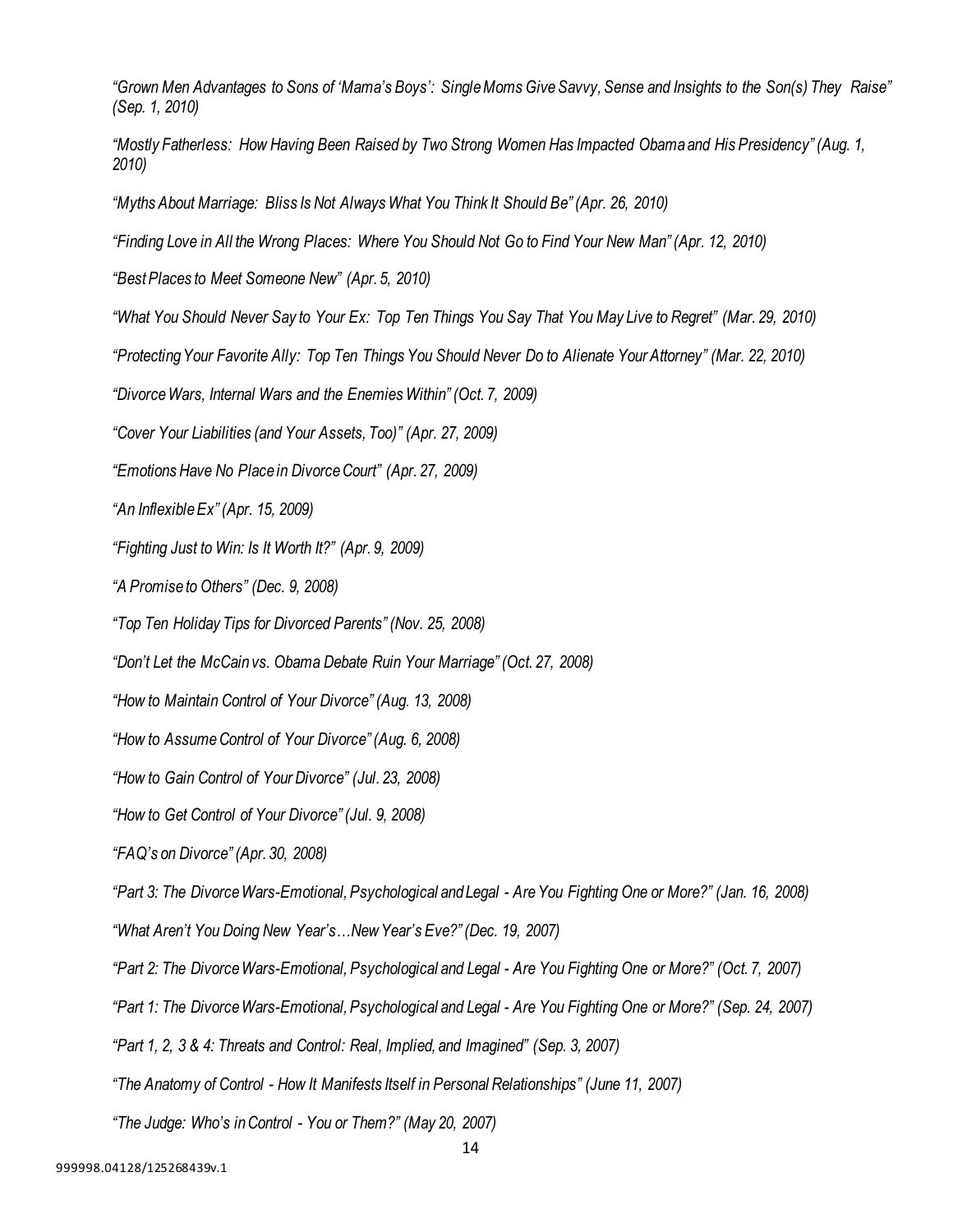*"Your Family and Friends: Who's in Control - You or Them?" (May 14, 2007) "Your Therapists: Who's in Control - You or Them?" (Apr. 18, 2007) "Your Lawyer: Who's in Control - You or Them?" (Apr. 9, 2007) "Your Ex: Who's in Control - You or Them?" (Mar. 30, 2007) "Children: Who's in Control - You or Them?" (Mar. 26, 2007) "Coping with a Difficult Ex" (Aug. 8, 2006) "Cover Your Liabilities (and Your Assets, Too)" (May 26, 2006) "Top 10 Divorce Lists" (Spring/Summer 2006) "A Good Divorce" (Sep. 1, 2004) "Sex with Your Attorney?" (Mar. 2004) "Questions & Answers About Your Divorce" (Fall 1998)*

#### **Female Entrepreneur**

*"Myth or Mindset: Having It All" (Sep./Oct. 2003)*

#### **Forbes**

*"Power Divorces: Do They Have To Be Messy?" (Aug. 16, 2021) "ProtectingPrivacy in a Divorce" (Dec. 7, 2014) "Household Economics: When a Woman Outearns Her Spouse" (Jun. 12, 2009)*

#### **Huffington Post**

*"What Type is Your Ex? Part 2" (March 30, 2016)*

*"What Type is Your Ex? Part 1" (March 16, 2016)*

*"When Change Leads to Control Battles" (February 8, 2016)*

*"In a Divorce, Who is in Your Circle of Influences?" (January 19, 2016)*

*"Community Property Doesn't Always Mean You Get Half" (July 8, 2011)*

*"Ten Things That May Help Avoid Costly DivorceMistakes" (May 2, 2011)*

*"Finding Your Type: The Importance of Choosing the Right Divorce Attorney" (March 8, 2011)*

*"Fighting Just to Win: Is It Worth It?" (Dec. 28, 2010)*

*"How to Deal with an InflexibleEx" (Dec. 16, 2010)*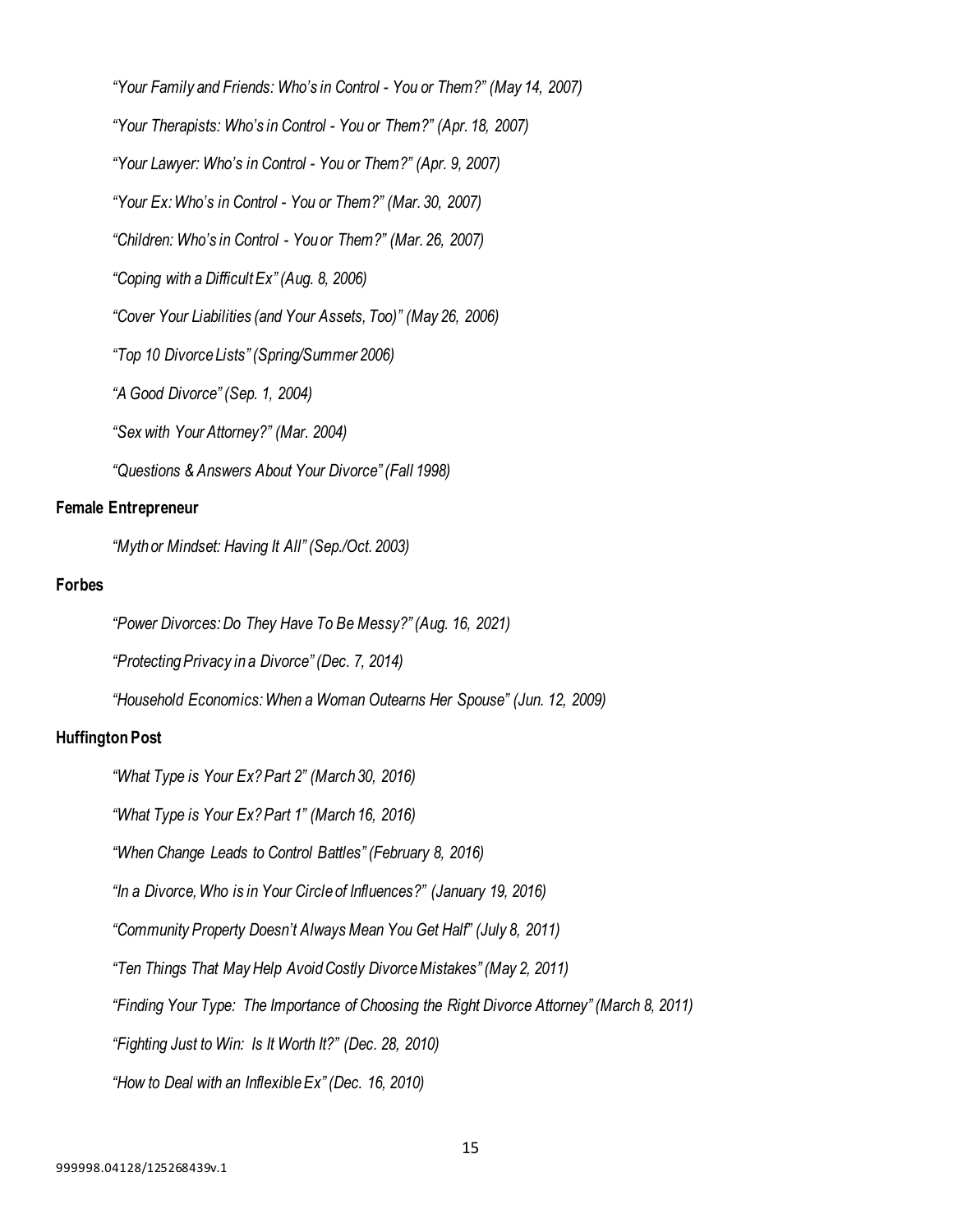#### **In Touch magazine**

*"Resolving to Keep your Marriage Together" (Oct. 23, 2008)*

#### **iVillage**

*"10 Ways to Save Your Marriage" (Oct. 23, 2008)*

## **LA Confidential**

*"Q&A with Blank Rome: Nine Los Angeles Power Players" (March/April 2019)*

*"Fighting About Politics? Tips toKeep Your Marriage on Track" (Oct. 23, 2008)*

*"Celebrity Divorce Attorney Poses Questions to Parents who Engage in Custody Battles" (Jan. 30, 2008)*

#### **Lawdragon.com**

"A Second Look at Baldwin's Book" (Feb. 18, 2009)

"Mistakes to Avoid During Your Divorce" (Nov. 26, 2007)

#### **Lexis Nexis Family Law Monthly**

*"Court Has Power to Set AsideDissolution Judgment Obtained Through Fraud on Court" (Nov. 2006)*

#### **Los Angeles Business Journal**

*"Women's Resilience, Resourcefulness, and Relationships Provide the Foundation for Pandemic Recovery" (June 2021, Women's Leadership Series & Awards special supplement)*

*"Until Death Do Us Part" (June 2019, Women's Council & Awards special supplement)*

*"Should You Rush to the Finish Line?" (June 2018, Women's Council & Awards 2018 special supplement)*

#### **Los Angeles Daily Journal**

*"Focus on Family" (November 2018)*

*"Advice for Young Lawyers (June 2018)*

*"It's Prenup Season" (April 19, 2018)*

*"Property Title Changes: Share and Share Alike?" (July 8, 2011)*

*"It's Time to Step Up to the Plate" (Jan. 10, 2010)*

*"Plan That Trip 30 Days in Advance" (Nov. 24, 2009)*

*"Teens Need Real Information on Sex" (June 8, 2009)*

*"Split Decisions" (Jan. 30, 2009)*

*"Broken Promise: Baldwin's Book Lays Blame on Family Lawyers" (Nov.12, 2008)*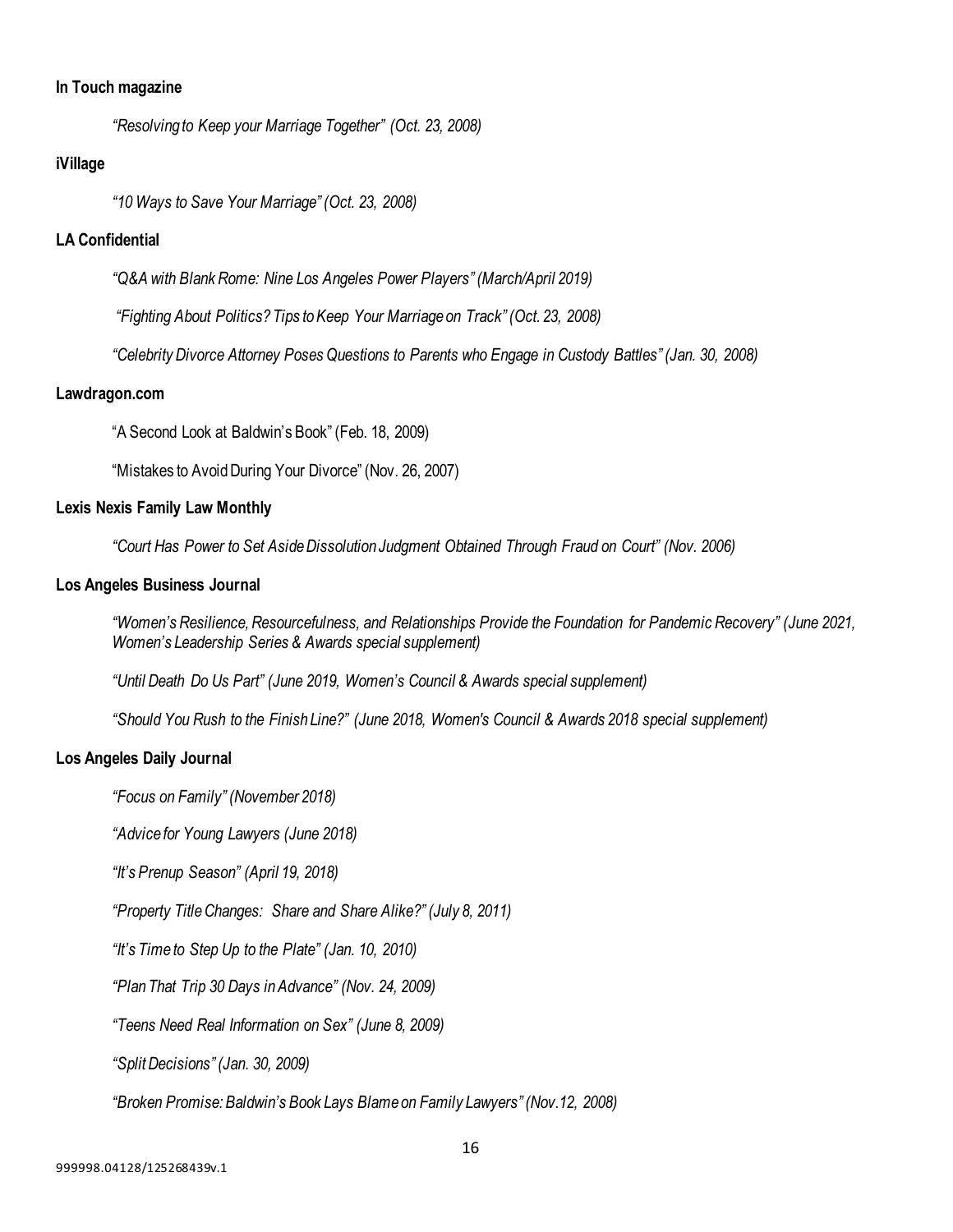*"'Compelling Circumstance,' a Better Rule" (Nov. 11, 2009) "New Standards for 'Move-Aways' in Child Custody Battles" (Nov. 11, 2009) "Putting Your Nest Egg in the Wrong Basket" (Oct. 14, 2008) "ProtectingPartnerships" (Aug. 26, 2008) "Let Kids BeKids - And Let Them Be Adopted by Caring Families" (Aug. 20, 2008) "Mayoral Divorce Likely to be Low-Key" (2002)*

*"Rainmaking 101" (Aug. 20, 2001)*

*"Mother Knows Best" (Apr. 6, 1999)*

## **LosAngelesTimes.com**

*"Going Solo on Valentine's Day" (Feb. 5, 2008)*

## **ParentRise.com**

*"Spare Children the Grief" (Aug. 1, 2009)*

## **ParentWonder.com**

*"Ten Ways to Save Your Marriage" (May 2007)*

#### **Philanthropy Alert**

*"Caveat Estate Planning Lawyer: Death & Divorce Hand in Hand" (May 2002)*

## **Small Firm Business**

*"The Secret Weapon of Any Leader: A Confidante" (Mar./Apr. 2006)*

## **The Peaceful Co–Parent Newsletter**

*"Discipline Do's and Don'ts" (Fall, 2008)*

## **The Wall Street Journal**

*"Bezos Divorce Clouds His Stake in Amazon" (Jan. 9, 2019)*

*"Opening Statements: What to Wear to Court" (Sept. 2, 2010)*

## **Trial Styles**

*"'Cooperative Divorce' Is Not an Oxymoron" (Jan. 2010)*

## **Woman's Day magazine**

*"5 Marriage Tips from the Obamas" (Jan. 27, 2009)*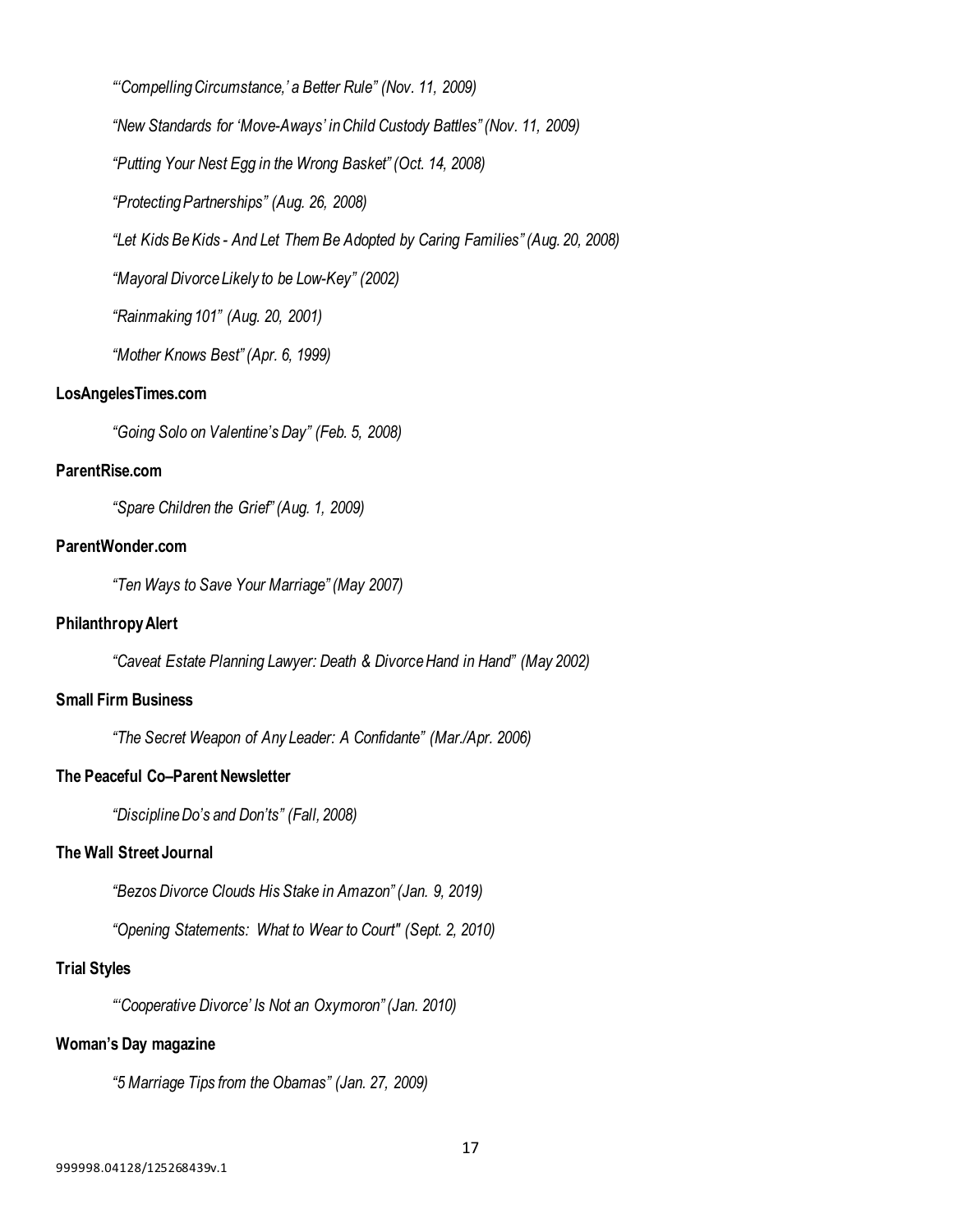## **Women on Top**

*"Trial & Error – More Than Your Share" (Feb. 2002) "Fighting Just to Win: Is it Worth it?" (Aug./Sep. 2001) "Emotions Have No Placein DivorceCourt" (Jun./Jul. 2001) "An Inflexible Ex:You and the Children" (Apr./May 2001) "What's Ours is Ours…But What's Mine Should Always Be Mine!" (Feb./Mar. 2001) "Visitation and the Inflexible Ex" (Oct./Nov. 2000) "Mediation vs. Trial: What's More Productive and Why" (Sep. 2000) "Prenuptial Agreements" (Jun./Jul. 2000)* **Yahoo! Personals** *"How to Train Your Mate to Stop Bad Habits" (Sep. 10, 2009) "Dating Tips: 9 Ways to Make Your Relationship Last" (Aug. 27, 2009) "11 Tips to Preventing Petty Arguments" (May 22, 2009) "Dating 101: How to Tell When You're Ready to Commit" (Feb. 24, 2009) "A Dozen Ways to Get to Know Your Real Partner" (May 28, 2008)*

*"After Your Divorce: Where to Go to Meet Your New Mate…And 10 Places to Steer ClearOf" (Sep. 27, 2007)*

*"What Will Romance Be Like in 2007?" (Jan. 1, 2007)*

*"Who's in Control? 15 Ways to Gauge Your Lover" (Dec. 30, 2006)*

*"27 Ways to Know If You've Found the Right Relationship for You" (Oct. 15, 2006)*

*"Relationships: Beyond Dating" (May 3, 2005)*

## **BROADCAST**

| 9 News (Australia) ABC News         | <b>CBS News "Sunday Morning"</b>                                |
|-------------------------------------|-----------------------------------------------------------------|
| ABC News 20/20 ABC Nightline        | CBS The Early Show Celebrity Justice                            |
| ABC Primetime                       | Cineman Tsushin                                                 |
| ABC San Francisco View from the Bay | CJAD 800 AM (Montreal, Canada)                                  |
| Access Hollywood                    | <b>CNBC</b>                                                     |
| Asahi TV (Japan)                    | CNBC High Net Worth Colorado and<br>Company Live Court TV Radio |
| <b>BBC News</b>                     | DAVE FM 107.5                                                   |
| <b>CBS</b> Marketwatch              | Divorce Source Radio Dr. Drew                                   |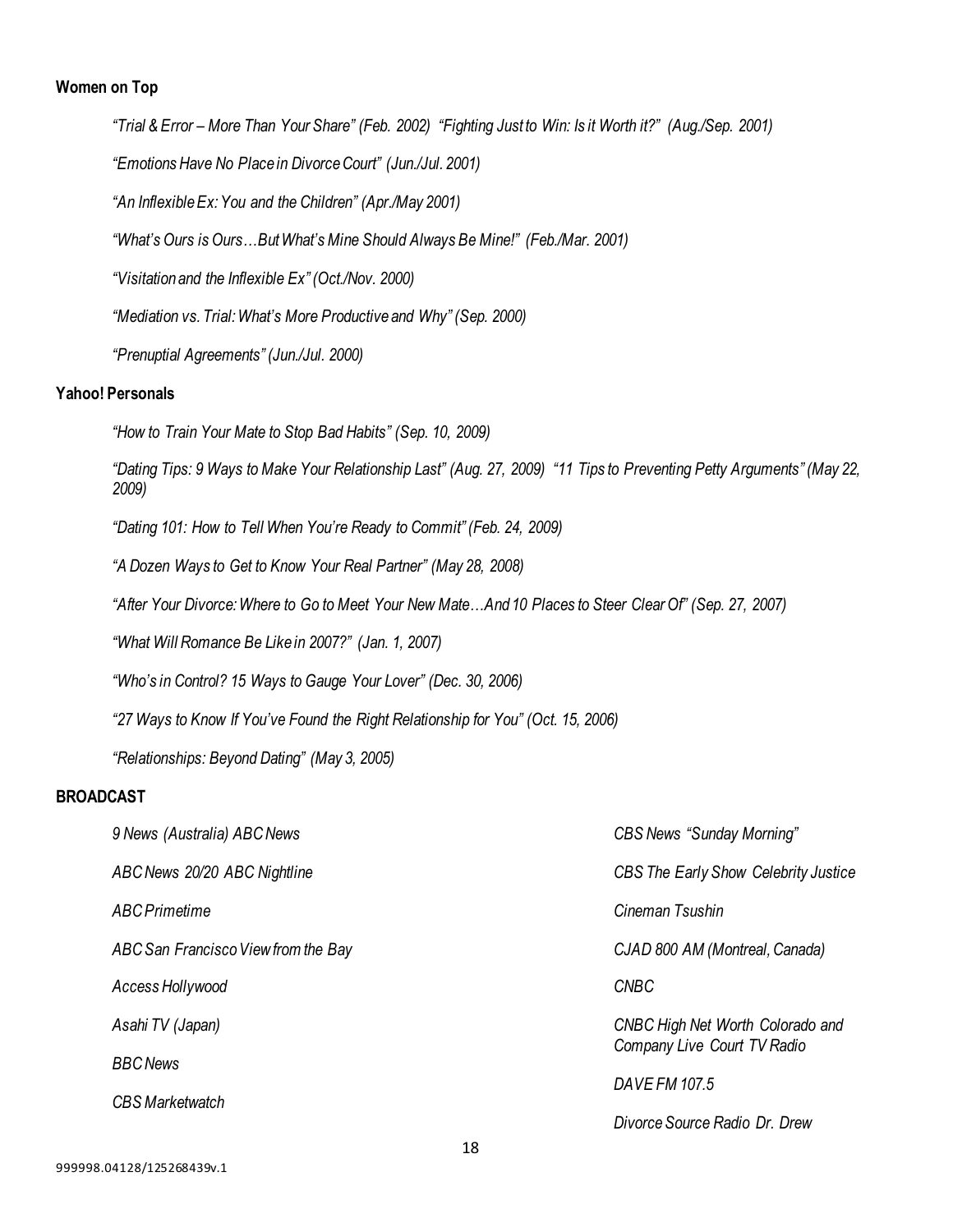*E! Entertainment Television Entertainment Tonight Findlaw.com news segment commentator, media satellite tour, radio/television nationwide Fox Business News Fox 5 Morning News (San Diego) Fox Network News Geraldo At Large Good Day Colorado with SteveKelly Good Morning America Hard Copy HLN Issues with Jane Velez Mitchell HLN MichaeLA Show HLN On the Story with Erica Hill HLN Prime News Hollywood 411 Inflight Radio Programming/ United and American Airlines Inside Edition Inside Hollywood Insider Exclusive Interaktiv (Hungary) Jewish Life TV Joan Quinn Profiles Judge for Yourself KCAL 9 KISS 97.9 FM KMGH-TV KNBC News 4 KOA 850 AM News Radio KOSI 101.1 FM KS95 FM KSTN 1420 AM KSYY 107.01 KTLA News MomTalk Radio*

*MovieCentral (Canada) MSNBC Live MSNBC Rita Crosby Show MSNBC The Rachel Maddow Show NBC Dateline NBC Nightly News NBC Nightly News with BrianWilliams NBC The Today Show NBC Universal Phil Blazer Show Progressive Radio Network Remade in LA Show STAR! TV's Because I Said So (Canada) Stepfamily Radio Talk Network Television/Radio National Media Tour TF1- "50 Minutes Inside" (France) The Cybill Shepard Show The Insider The Verdict with Paula Todd Too Jewish Radio Tru TV Tru TV's Open Court with Lisa Bloom True Crime withAphrodite Jones TV Guide Channel VH1's All Access: Celebrity Breakups VHI – Celebrity Prenuptial Agreements W Network (Canada) WAQY Radio WB KWGN WFMZ-TV WFTL AM WGHP-TV WKTV-NBC WOLF 92.5 FM*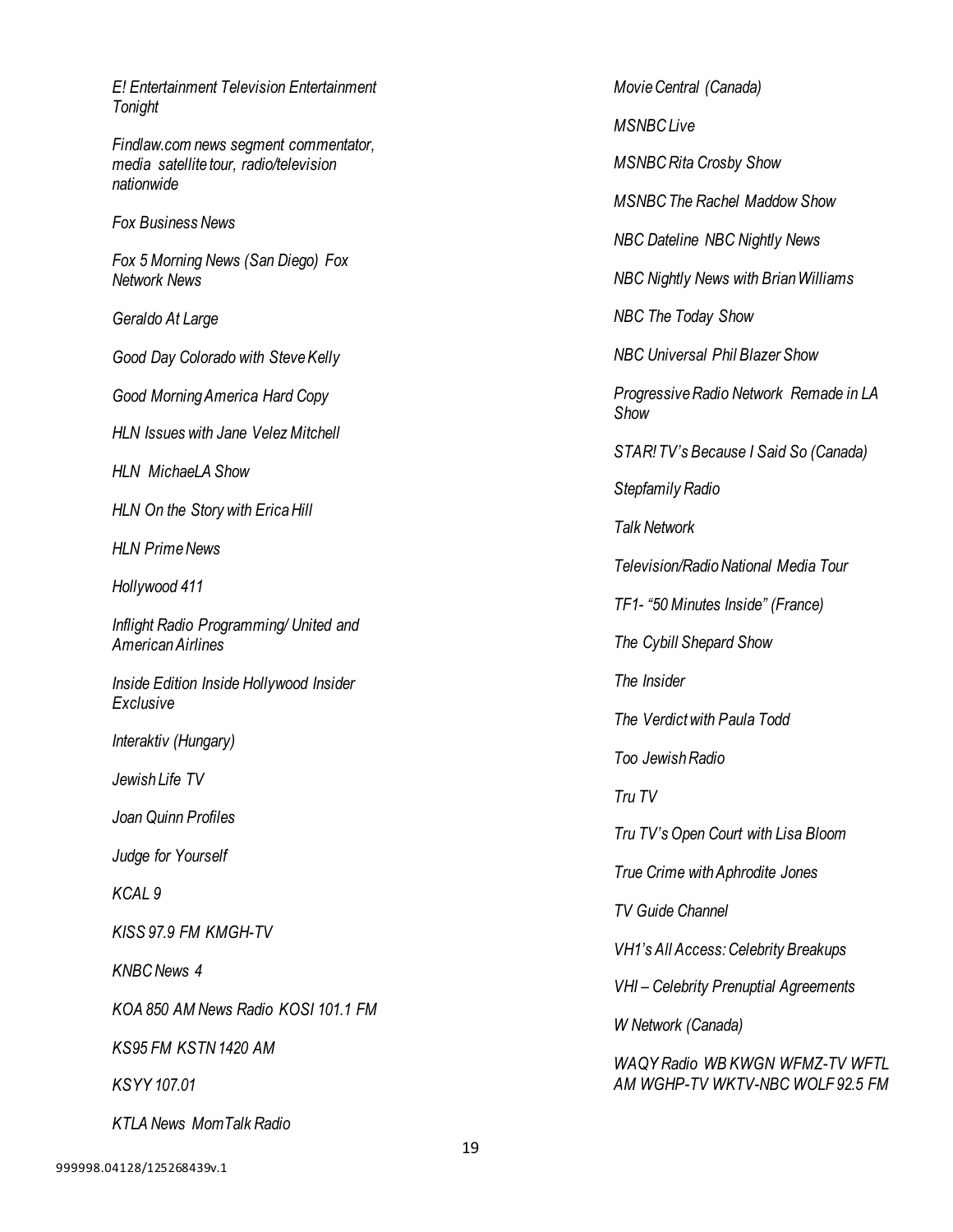#### **PRINT & WEB NEWS**

*ABA Journal ABA Journal "Asked and Answered" podcast ABC News The Advocate Albany Times Union Amazon.com Anderson Independent Mail Angeleno Magazine Associated Press Baby Talk Bankrate.com BBC News Beverly Hills Times Business Week California Law Business of the Los Angeles Daily Journal California Family Law Monthly California Law Business CaliforniaPsychics.com CBS Market Watch CBSNews.com Chicago Sun Times Chicago Tribune Clarionledger.com CNN Money Columbia Law School Magazine Cosmopolitan CourtTV.com Daily American Daily Journal DailyNews.com Dartmouth Alumni Magazine DivorceMagazine Divorce Lawyer TrustsMantra: Maintain Control Divorce, the Civilized Way Divorce360.com EnterprisingWomen.com ET Online ExInTheCity.com Favefoods.com Female Entrepreneur Forbes Forbes.com Glamour Magazine The Globe GoingtheDistance.org.uk Gracious Givin GQ Magazine HalogenGuides.com Her Success Story podcast The Herald Sun Hitched Magazine HR Wire*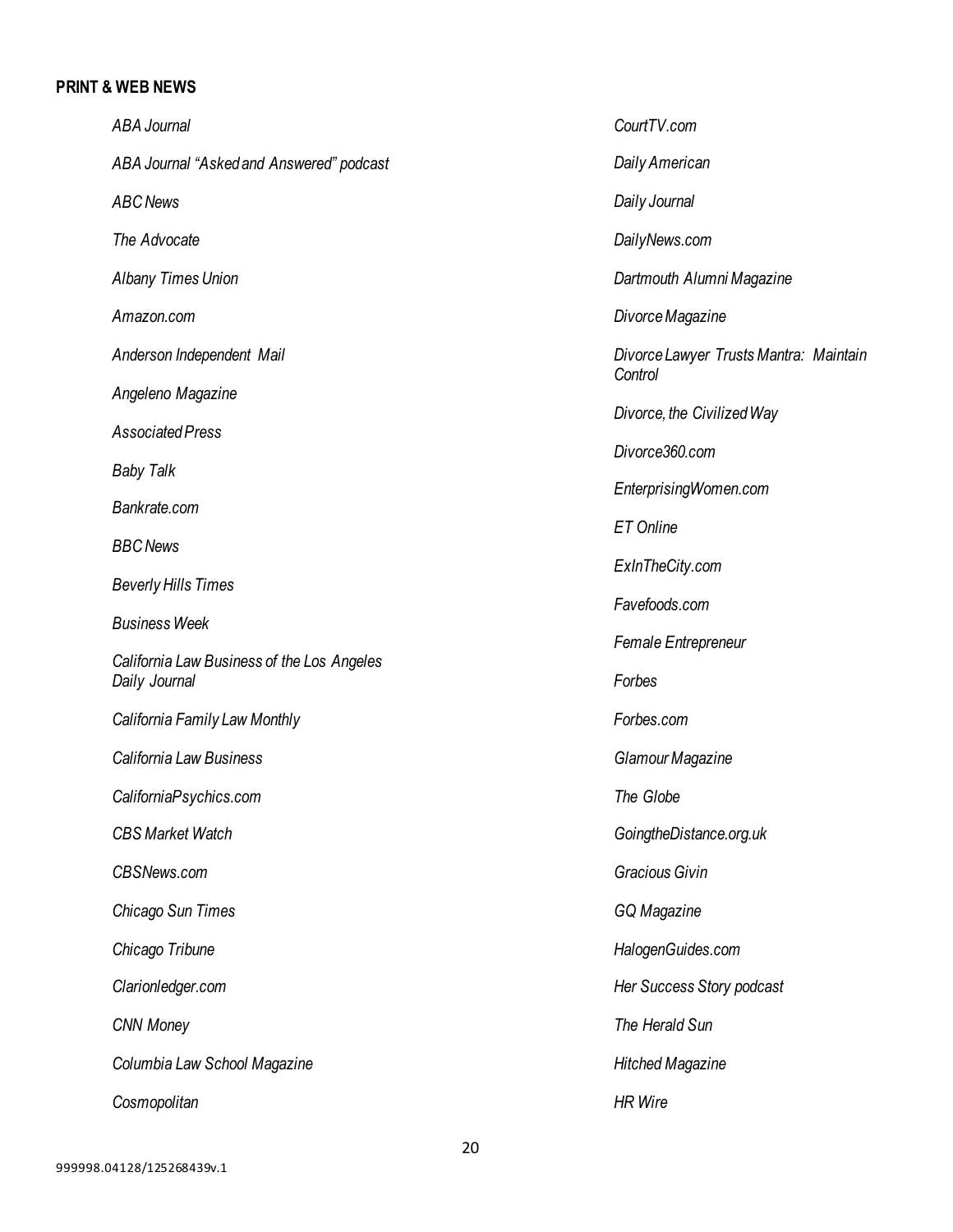*Huffington Post InsideEdition.com Inland Valley Daily Bulletin In Touch Insider Exclusive with Steve Murphy iVillage.com iParenting.com Jewish WomanMagazine Ladies Home Journal Law.com: "Will Cybersecurity Costs Force Small Firms to Merge?" Lawdragon.com – The Law: "Lawyer Limelight" Life and StyleWeekly Lifetime TV Long Beach Press Telegram Los Angeles Business Journal Los Angeles Daily Journal Los Angeles Daily News Los Angeles Magazine Los Angeles Times Los Angeles TimesMagazine LoveToKnow.com MarketingIdeaShop.com Maxim Magazine MetroMix.com Mid Valley News Modern Luxury Magazine MSN.com*

*MSNBC.com National Notary NBCChicago.com NBCSanDiego.com NerdWallet.com OC Register OK Magazine Pasadena Star-News People Philly Women PR Newswire Press Association Prevention Magazine Redlands Daily Facts Reno-Gazette Journal Reuters Sacramento Bee San Bernardino Sun San Gabriel Valley Tribune San FranciscoChronicle Small Firm Business South EastMissourian Newspaper Taipei Times The Press Enterprise The Star Ledger The Washington Post TheJournalTimes.com The New York Times TheWrap.com*